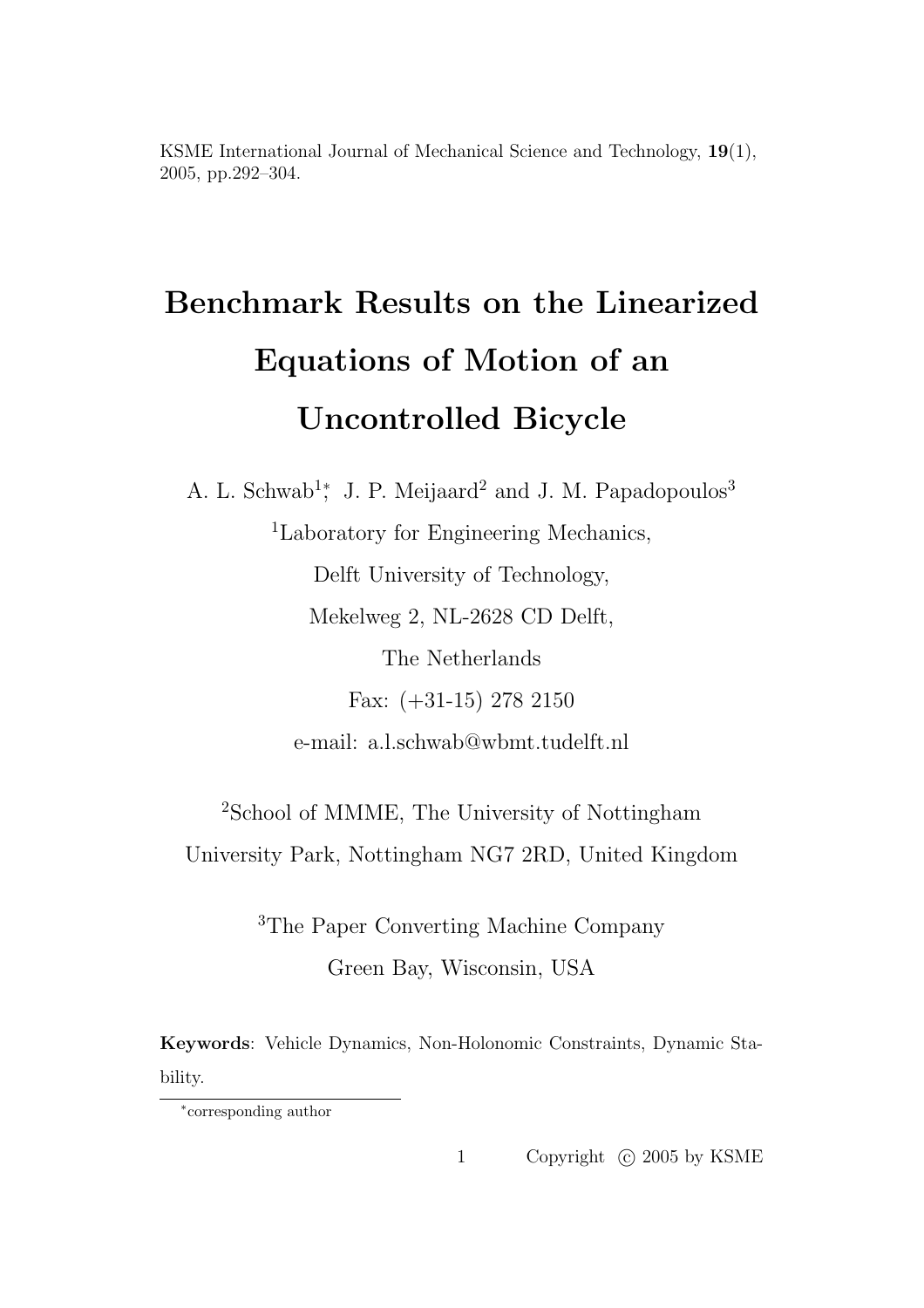#### Abstract

In this paper we present the linearized equations of motion for a bicycle as a benchmark. The results obtained by pencil-and-paper and two programs are compared. The bicycle model we consider here consists of four rigid bodies, viz. a rear frame, a front frame being the front fork and handlebar assembly, a rear wheel and a front wheel, which are connected by revolute joints. The contact between the knife-edge wheels and the flat level surface is modelled by holonomic constraints in the normal direction and by non-holonomic constraints in the longitudinal and lateral direction. The rider is rigidly attached to the rear frame with hands free from the handlebar. This system has three degrees of freedom, the roll, the steer, and the forward speed. For the benchmark we consider the linearized equations for small perturbations of the upright steady forward motion. The entries of the matrices of these equations form the basis for comparison. Three different kinds of methods to obtain the results are compared: pencil-and-paper, the numeric multibody dynamics program SPACAR, and the symbolic software system AutoSim. Because the results of the three methods are the same within the machine round-off error, we assume that the results are correct and can be used as a bicycle dynamics benchmark.

### 1 Introduction

A variety of simple vehicles can be statically unstable yet dynamically stable, for example a skateboard plus rigidly attached rider, a tricycle with raked steering axis, or a bicycle/motorcycle. Of these the bicycle is the most interesting, yet the hardest to analyse correctly. As a result the literature contains a great many flawed equations, and widespread qualitative explanations of uncontrolled self-stability are inconsistent with careful analyses.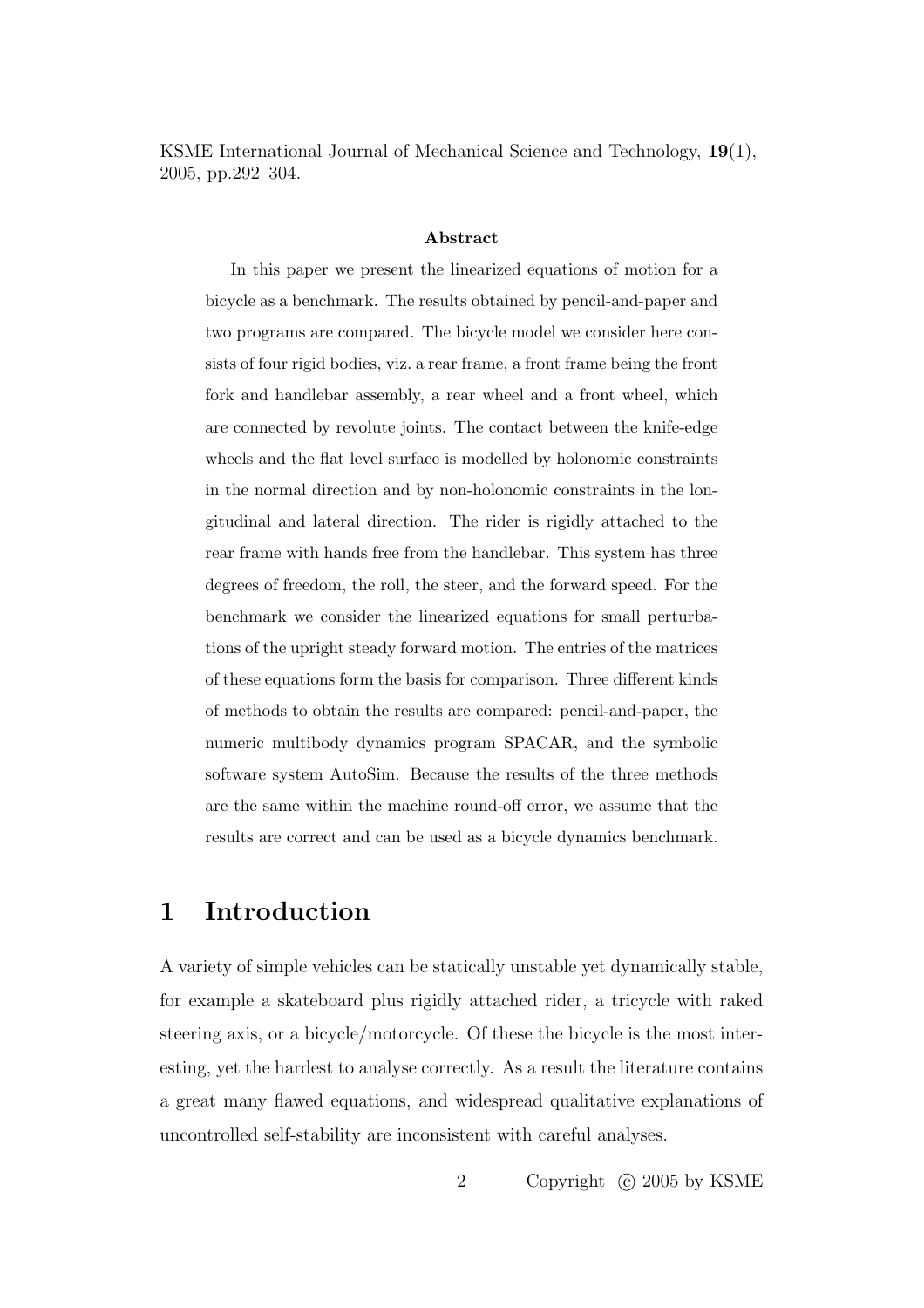It is the purpose of this paper to present exhaustively confirmed linearized equations of motion suitable for research or application. A second aim is to present a high-precision benchmark for the linearized governing equations for a single clearly defined bicycle travelling at a range of speeds. Alternative equation formulations, or even non-linear simulation of a small perturbation, can therefore be checked with confidence.

The study of bicycle and motorcycle dynamics has attracted attention from mechanical engineers such as Rankine [14], Sommerfeld and Klein [10], Timoshenko [24], Den Hartog [3], Neĭmark and Fufaev [12], Kane [9] and many others also out of the engineering discipline. Investigations have ranged from purely ad hoc analyses to full non-linear computer simulations.

The first publication of the full non-linear and also the linearized equations of motion for an upright uncontrolled bicycle was by Whipple [28] in 1899. His linearization was found to be correct except for typographical errors. They agree with Döhring  $[4]$ , with Neĭmark and Fufaev  $[12]$  (after correcting errors due to an incorrect potential energy), with Sharp [22] (with a minor algebraic correction for the case of knife-edge wheels), with the Ph.D. thesis by Weir [26], with Weir and Zellner [27] (after correcting a sign error), and with the equations as derived by Hand [5], and simplified by Papadopoulos [13]. Moreover, Hand's work also gives a detailed literature review. Correct equations for more or less simplified models are presented by Carvallo [2], Klein and Sommerfeld [10], Timoshenko and Young [24], and Kane [9]. Other authors' equations disagree with these and with each other's, or are so complex in presentation that detailed comparison was not practical.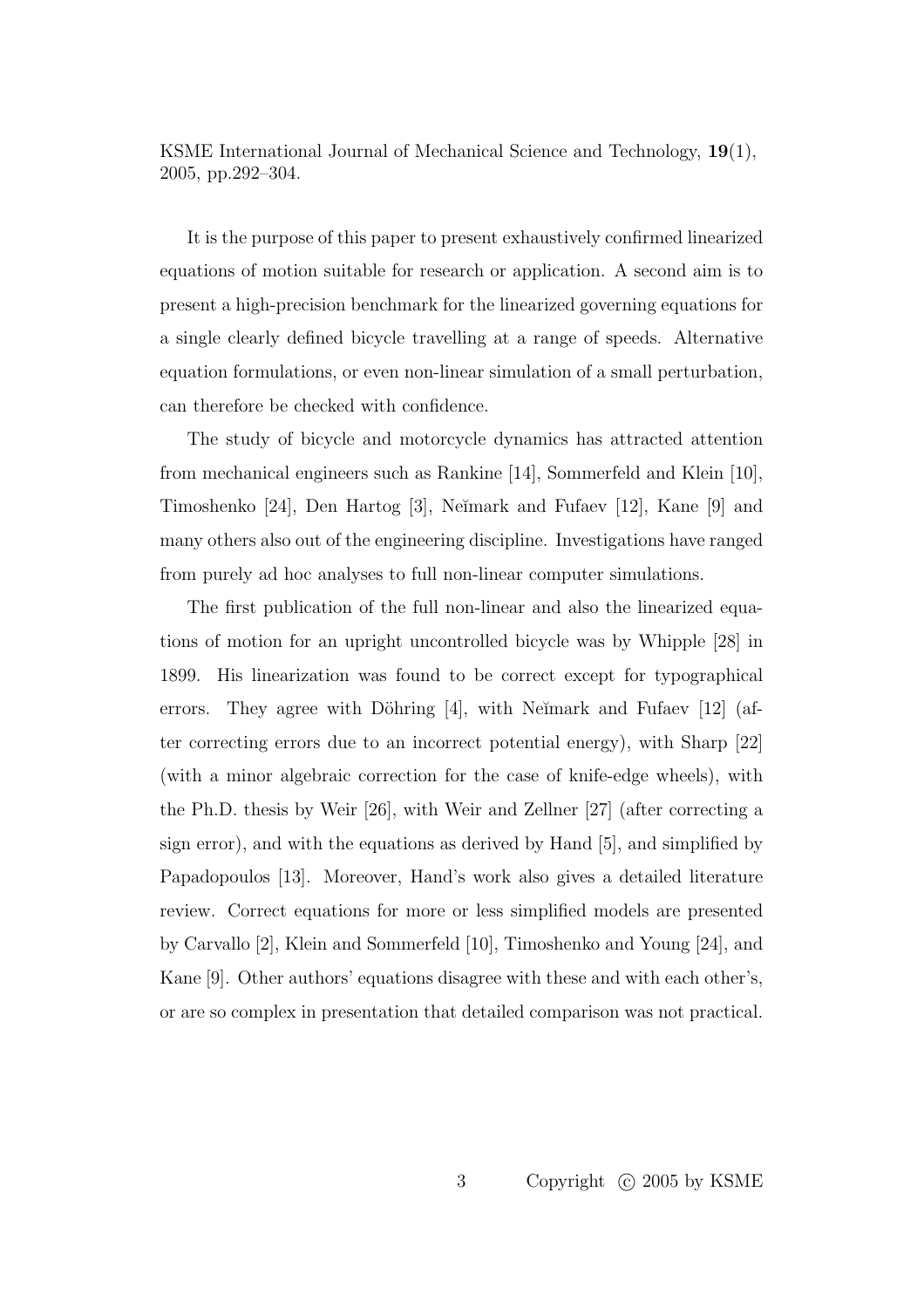### 2 Bicycle Model

The mechanical model of the bicycle consists of four rigid bodies, viz. the rear frame with the rider rigidly attached to it, the front frame being the front fork and handle bar assembly and the two knife-edge wheels.

[Figure 1 about here.]

These bodies are interconnected by revolute hinges at the steering head between the rear frame and the front frame and at the two wheel hubs. In the reference configuration, all bodies are symmetric relative to the bicycle midplane. The contact between the stiff non-slipping wheels and the flat level surface is modelled by holonomic constraints in the normal direction and by non-holonomic constraints in the longitudinal and lateral direction. There is no friction, apart from the idealized friction between the non-slipping wheels and the surface, nor propulsion and no rider control, the so-called hands free coasting operation. These assumptions make the model energy-conserving. In the reference position, the global Cartesian coordinate system is located at the rear-wheel contact point  $O$ , where the x-axis points in the longitudinal direction of the bicycle and the z-axis is directed downwards. Figure 1 shows the directions of the axes, where the terminology used mainly follows the SAE recommended practice as described in the report SAE-J607e [15], last revised in 1976.

The mechanical model of the bicycle has three degrees of freedom: the roll angle  $\phi$  of the rear frame, the steering angle  $\delta$ , and the rotation  $\theta_r$  of the rear wheel with respect to the rear frame. The angles are defined as follows. The orientation of the rear frame with respect to the global reference frame  $O-xyz$ is given by a sequence of three angular rotations: a yaw rotation,  $\psi$ , about the z–axis, a roll rotation,  $\phi$ , about the rotated x–axis, and a pitch rotation,

4 Copyright © 2005 by KSME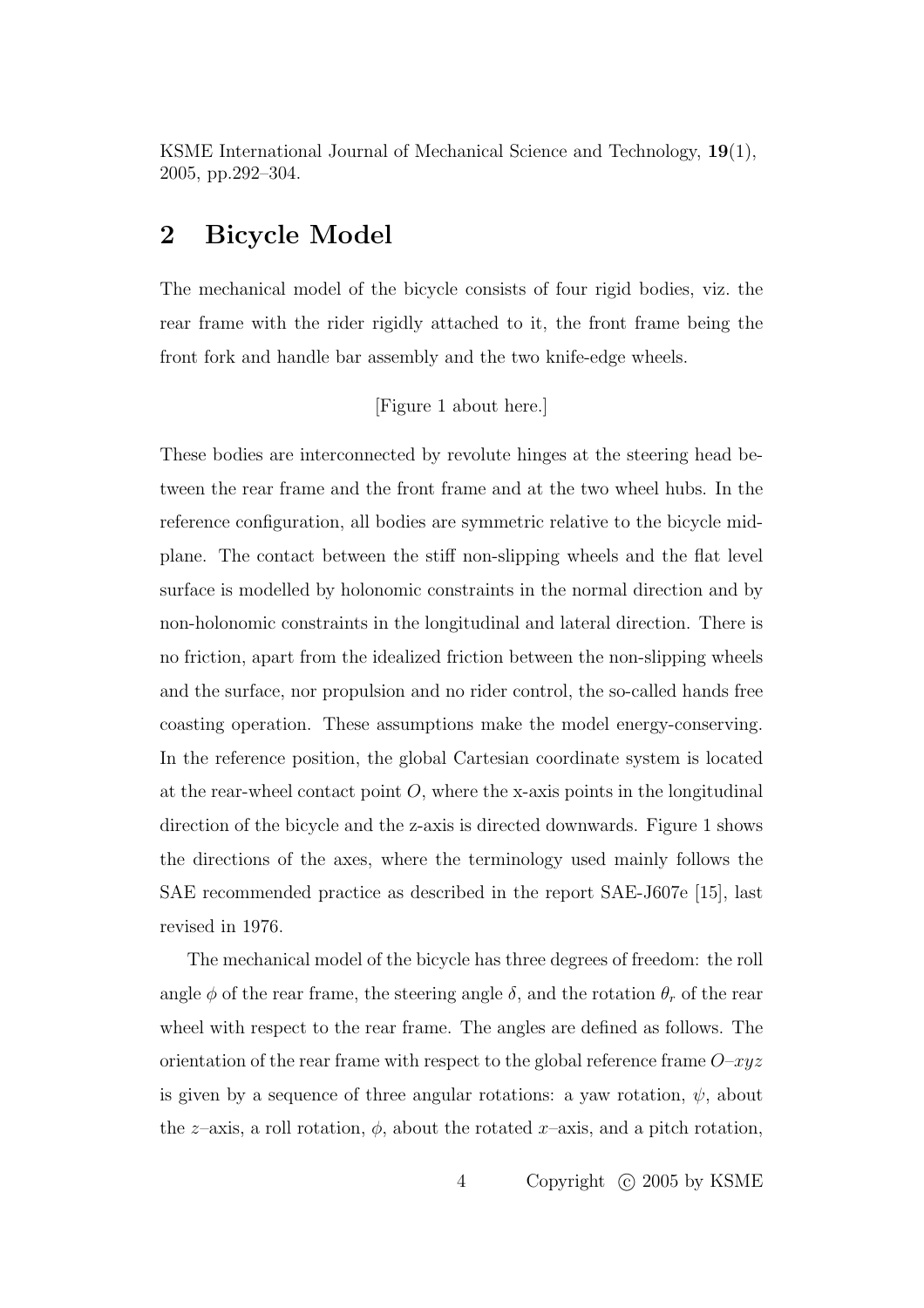θ, about the rotated y–axis. These rotations are materialized and depicted in Figure 4 by three hinges in series,  $(1)$ ,  $(2)$ , and  $(3)$ , mounted at the rear hub. The steering angle  $\delta$  is the rotation of the front frame with respect to the rear frame about the steering axis. Due to the non-holonomic constraints there are four extra kinematic coordinates which describe, together with the degrees of freedom, the configuration of the system [18]. The four kinematic coordinates are taken here as the Cartesian coordinates  $x$  and  $y$  of the rearwheel contact point, the yaw angle  $\psi$  of the rear frame, and the rotation  $\theta_f$ of the front wheel with respect to the front frame.

The dimensions and mechanical properties of the benchmark model are presented in Table 1. The system is symmetric about the vertical longitudinal plane and the wheels are rotationally symmetric about their axles. The mass moments of inertia are given at the centre of mass of the individual bodies and along the global xyz-axes.

[Table 1 about here.]

### 3 Linearized Equations of Motion

This section gives an algorithmic interpretation of the linearized equations of motion for the bicycle model under study as derived by Papadopoulos [13]. The equations of motion are obtained by pencil-and-paper using D'Alembert's principle and linear and angular momentum balances. They are expressed in terms of small changes in the degrees of freedom  $\phi$ , the rear frame roll angle, and  $\delta$ , the steering angle, from the upright straight ahead configuration  $\phi_0 = 0$ ,  $\delta_0 = 0$ , at a forward speed of  $v = -\dot{\theta}_r R_{rw}$ .

Let us consider the bicycle from Figure 1 and Table 1. The subscripts used are: rw for the rear wheel,  $rf$  for the rear frame,  $ff$  for the front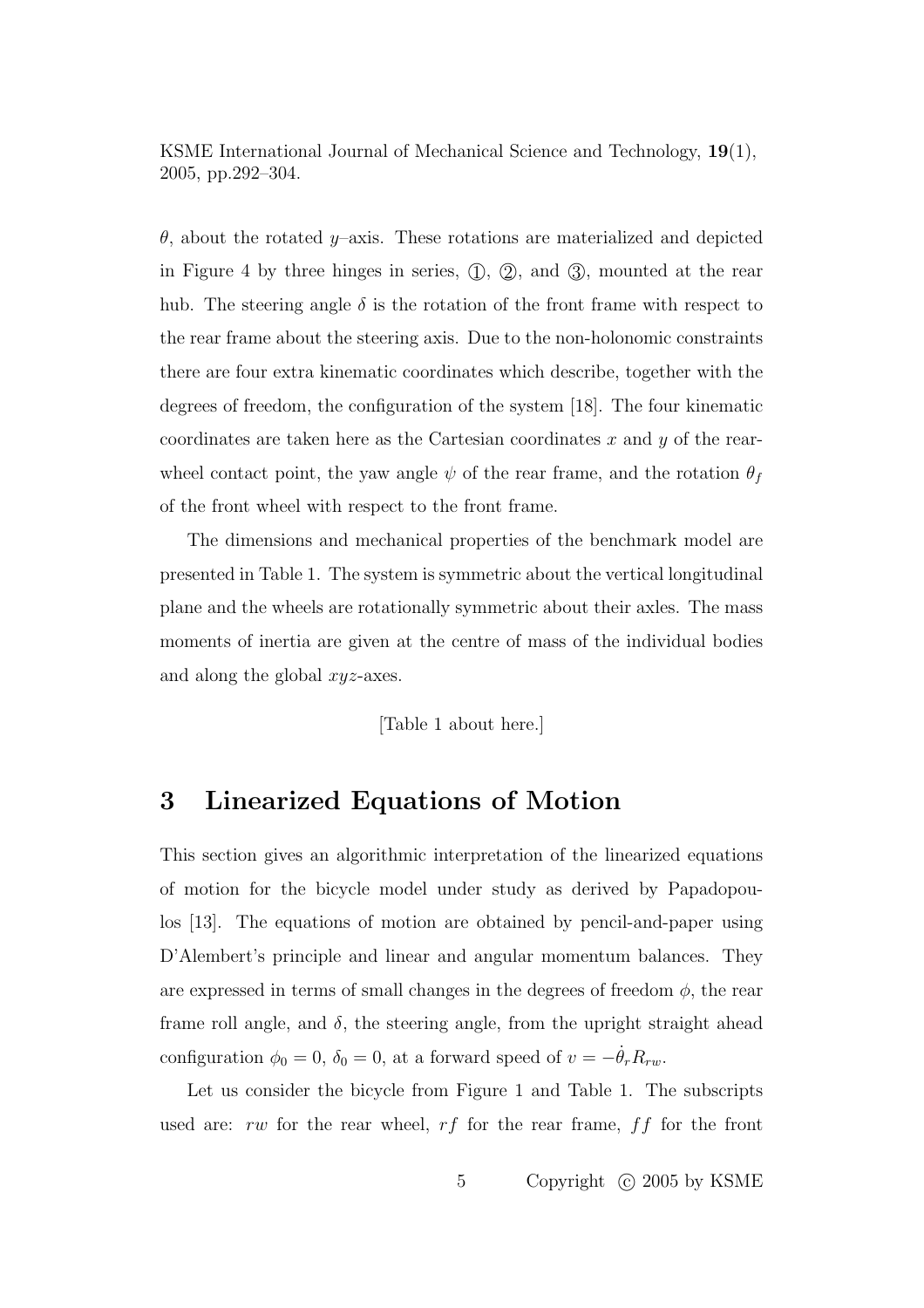frame,  $fw$  for the front wheel,  $t$  for the total system,  $f$  for the front assembly which is the front frame plus the front wheel,  $x, y$ , and  $z$  are the directions along the global  $xyz$ -axes, and  $\lambda$  is the direction of the steering axis pointing downward. Then the algorithm is as follows. For the system as a whole, calculate the total mass and the corresponding centre of mass with respect to the origin  $O$  as

$$
m_t = m_{rw} + m_{rf} + m_{ff} + m_{fw}, \t\t(1)
$$

$$
x_t = (x_{rf}m_{rf} + x_{ff}m_{ff} + w m_{fw})/m_t,
$$
\n(2)

$$
z_t = (-R_{rw}m_{rw} + z_{rf}m_{rf} + z_{ff}m_{ff} - R_{fw}m_{fw})/m_t.
$$
 (3)

For the system as a whole, calculate the relevant mass moments and products of inertia at the origin  $O$  along the global axes as

$$
T_{xx} = A_{xx} + B_{xx} + C_{xx} + D_{xx} + m_{rw}R_{rw}^2 + m_{rf}z_{rf}^2 +
$$
  
\n
$$
m_{ff}z_{ff}^2 + m_{fw}R_{fw}^2,
$$
\n(4)

$$
T_{xz} = B_{xz} + C_{xz} - m_{rf}x_{rf}z_{rf} - m_{ff}x_{ff}z_{ff} + m_{fw}wR_{fw}, \qquad (5)
$$

$$
T_{zz} = A_{zz} + B_{zz} + C_{zz} + D_{zz} + m_{rf}x_{rf}^2 + m_{ff}x_{ff}^2 + m_{fw}w^2.
$$
 (6)

Now determine the same properties for the front assembly, being the front frame and the front wheel, as

$$
m_f = m_{ff} + m_{fw}, \t\t(7)
$$

$$
x_f = (x_{ff}m_{ff} + w m_{fw})/m_f, \tag{8}
$$

$$
z_f = (z_{ff}m_{ff} - R_{fw}m_{fw})/m_f, \qquad (9)
$$

and calculate the relevant mass moments and products of inertia for the front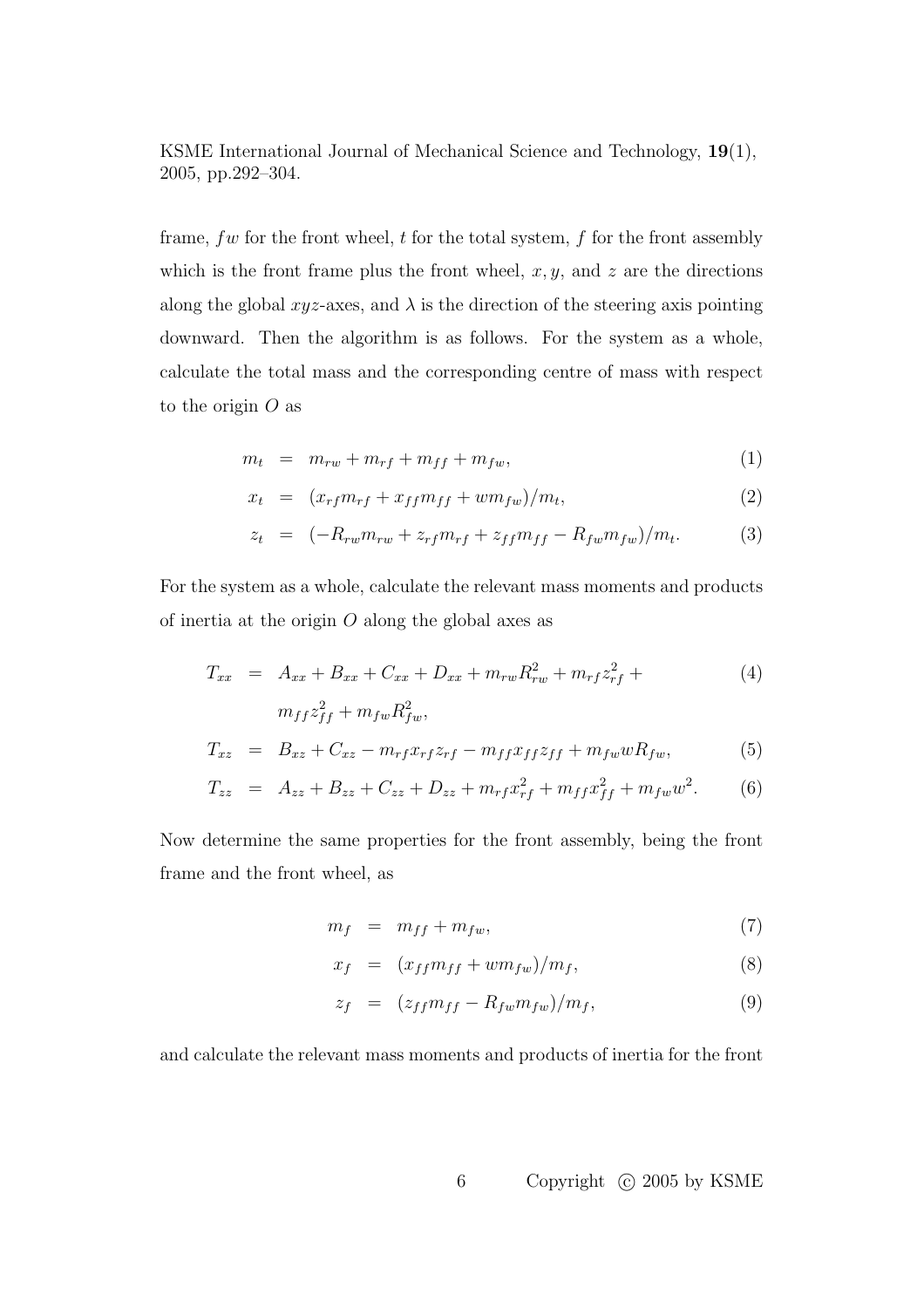assembly at the centre of mass of the front assembly along the global axes as

$$
F_{xx} = C_{xx} + D_{xx} + m_{ff}(z_{ff} - z_f)^2 + m_{fw}(R_{fw} + z_f)^2, \tag{10}
$$

$$
F_{xz} = C_{xz} - m_{ff}(x_{ff} - x_f)(z_{ff} - z_f) + \tag{11}
$$

$$
m_{fw}(w - x_f)(R_{fw} + z_f),
$$
  
\n
$$
F_{zz} = C_{zz} + D_{zz} + m_{ff}(x_{ff} - x_f)^2 + m_{fw}(w - x_f)^2.
$$
 (12)

Let  $\lambda$  be the angle of the steering axis  $\lambda = (\sin(\lambda), 0, \cos(\lambda))^T$  with the global z-axis in the vertical plane,

$$
\lambda = \pi/2 - \alpha. \tag{13}
$$

Calculate the perpendicular distance that the centre of mass of the front assembly is ahead of the steering axis,

$$
u = (x_f - w - t)\cos(\lambda) - z_f \sin(\lambda). \tag{14}
$$

Calculate for the front assembly the relevant mass moments and products of inertia along the steering axis and the global axes at points where they intersect as

$$
F_{\lambda\lambda} = m_f u^2 + F_{xx} \sin(\lambda)^2 + 2F_{xz} \sin(\lambda) \cos(\lambda) +
$$
  
\n
$$
F_{zz} \cos(\lambda)^2,
$$
\n(15)

$$
F_{\lambda x} = -m_f u z_f + F_{xx} \sin(\lambda) + F_{xz} \cos(\lambda), \qquad (16)
$$

$$
F_{\lambda z} = m_f u x_f + F_{xz} \sin(\lambda) + F_{zz} \cos(\lambda). \tag{17}
$$

Define the ratio of the mechanical trail (i.e. the perpendicular distance that the front wheel contact point is behind the steering axis) to the wheelbase as

$$
f = t \cos(\lambda)/w. \tag{18}
$$

7 Copyright © 2005 by KSME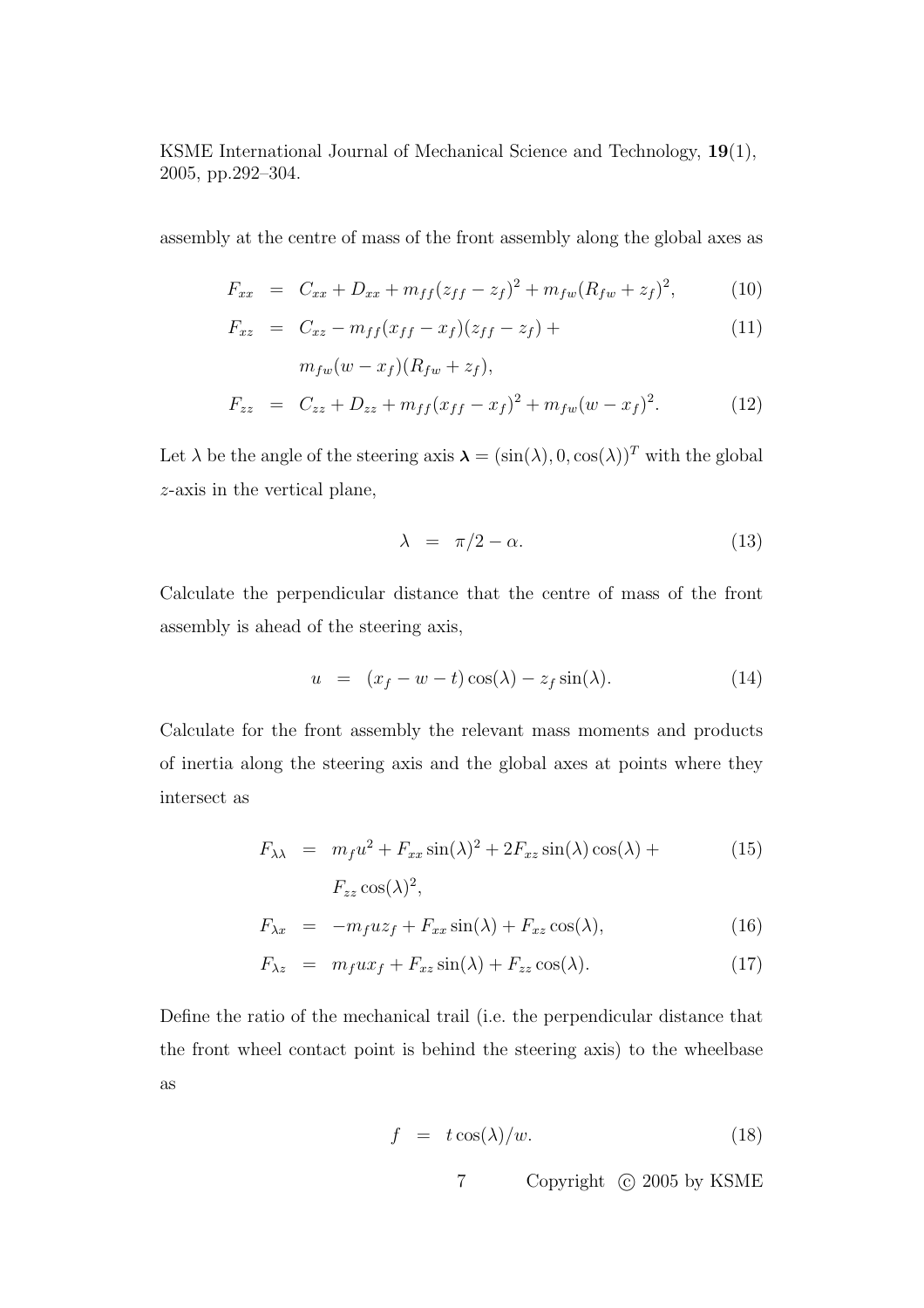Calculate for the rear and the front wheel the angular momentum along the y-axis divided by the forward speed, together with their sum as

$$
S_r = A_{yy}/R_{rw}, \t\t(19)
$$

$$
S_f = D_{yy}/R_{fw}, \t\t(20)
$$

$$
S_t = S_r + S_f. \tag{21}
$$

Define a frequently appearing static moment term as

$$
S_u = m_f u + f m_t x_t. \tag{22}
$$

Now the linearized equations of motion for the bicycle expressed in the degrees of freedom  $\mathbf{q}^d = (\phi, \delta)^T$  have the form

$$
\mathbf{M}\ddot{\mathbf{q}}^d + [\mathbf{C}\mathbf{1} \cdot v]\dot{\mathbf{q}}^d + [\mathbf{K}\mathbf{0} + \mathbf{K}\mathbf{2} \cdot v^2]\mathbf{q}^d = \mathbf{f}^d,\tag{23}
$$

with a constant mass matrix,  $M$ , a "damping" matrix,  $C1$ , which is proportional to the forward speed  $v$ , and a stiffness matrix which has a constant part,  $K0$ , and a part,  $K2$ , which is proportional to the square of the forward speed. The forces on the right-hand side,  $f^d$ , are the applied forces which are energetically dual to the degrees of freedom  $q^d$ . For the bicycle model the first is  $M_{\phi}$ , the action-reaction roll moment between the fixed space and the rear frame. In practice such a torque could be applied by side wind, or by 'training wheels' located at the rear wheel hub, or by a parent teaching a child to ride by applying either a pure rolling moment or a lateral force. The second force is  $M_{\delta}$ , the action-reaction steering moment between the rear frame and the front frame. This is the torque that would be applied by a rider's hands, or a steering spring-damper, or even an electronic controller. In the case of an ordinary uncontrolled bicycle, both of these moments are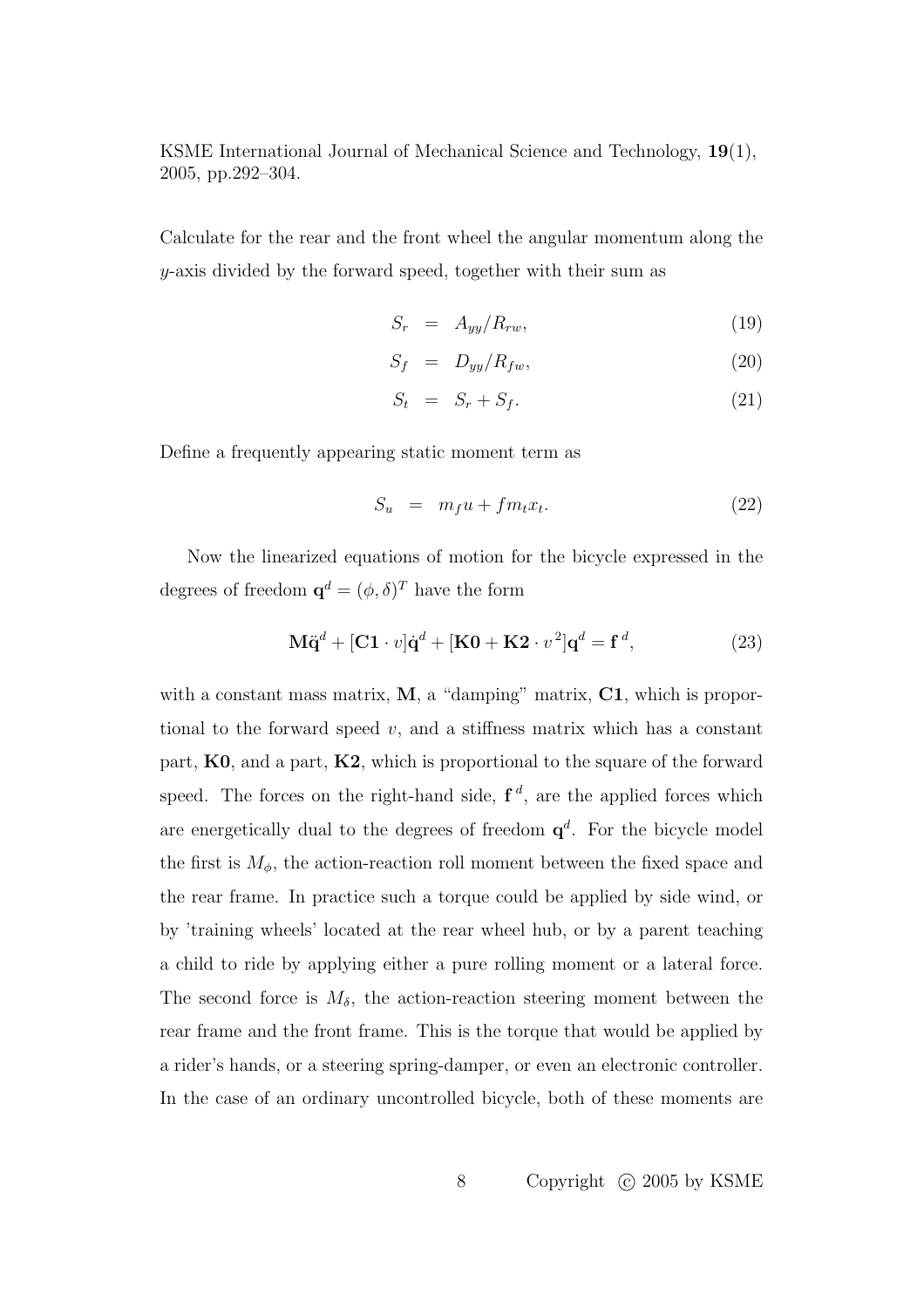taken to be zero. The elements of the mass matrix are

$$
M(1,1) = T_{xx},
$$
  
\n
$$
M(1,2) = F_{\lambda x} + fT_{xz},
$$
  
\n
$$
M(2,1) = M(1,2),
$$
  
\n
$$
M(2,2) = F_{\lambda \lambda} + 2fF_{\lambda z} + f^{2}T_{zz}.
$$
\n(24)

The velocity-independent elements of the stiffness matrix are

$$
K0(1,1) = gm_t z_t,
$$
  
\n
$$
K0(1,2) = -gS_u,
$$
  
\n
$$
K0(2,1) = K0(1,2),
$$
  
\n
$$
K0(2,2) = -gS_u \sin(\lambda),
$$
\n(25)

and the elements of the stiffness matrix to be multiplied by the square of the forward speed are

$$
K2(1,1) = 0,
$$
  
\n
$$
K2(1,2) = (S_t - m_t z_t) \cos(\lambda)/w,
$$
  
\n
$$
K2(2,1) = 0,
$$
  
\n
$$
K2(2,2) = (S_u + S_f \sin(\lambda)) \cos(\lambda)/w.
$$
  
\n(26)

Finally, the "damping" matrix which is to be multiplied by the forward speed is given by

$$
C1(1,1) = 0,
$$
  
\n
$$
C1(1,2) = fS_t + S_f \cos(\lambda) + T_{xz} \cos(\lambda)/w - fm_t z_t,
$$
  
\n
$$
C1(2,1) = -(fS_t + S_f \cos(\lambda)),
$$
  
\n
$$
C1(2,2) = F_{\lambda z} \cos(\lambda)/w + f(S_u + T_{zz} \cos(\lambda)/w).
$$
\n(27)

9 Copyright © 2005 by KSME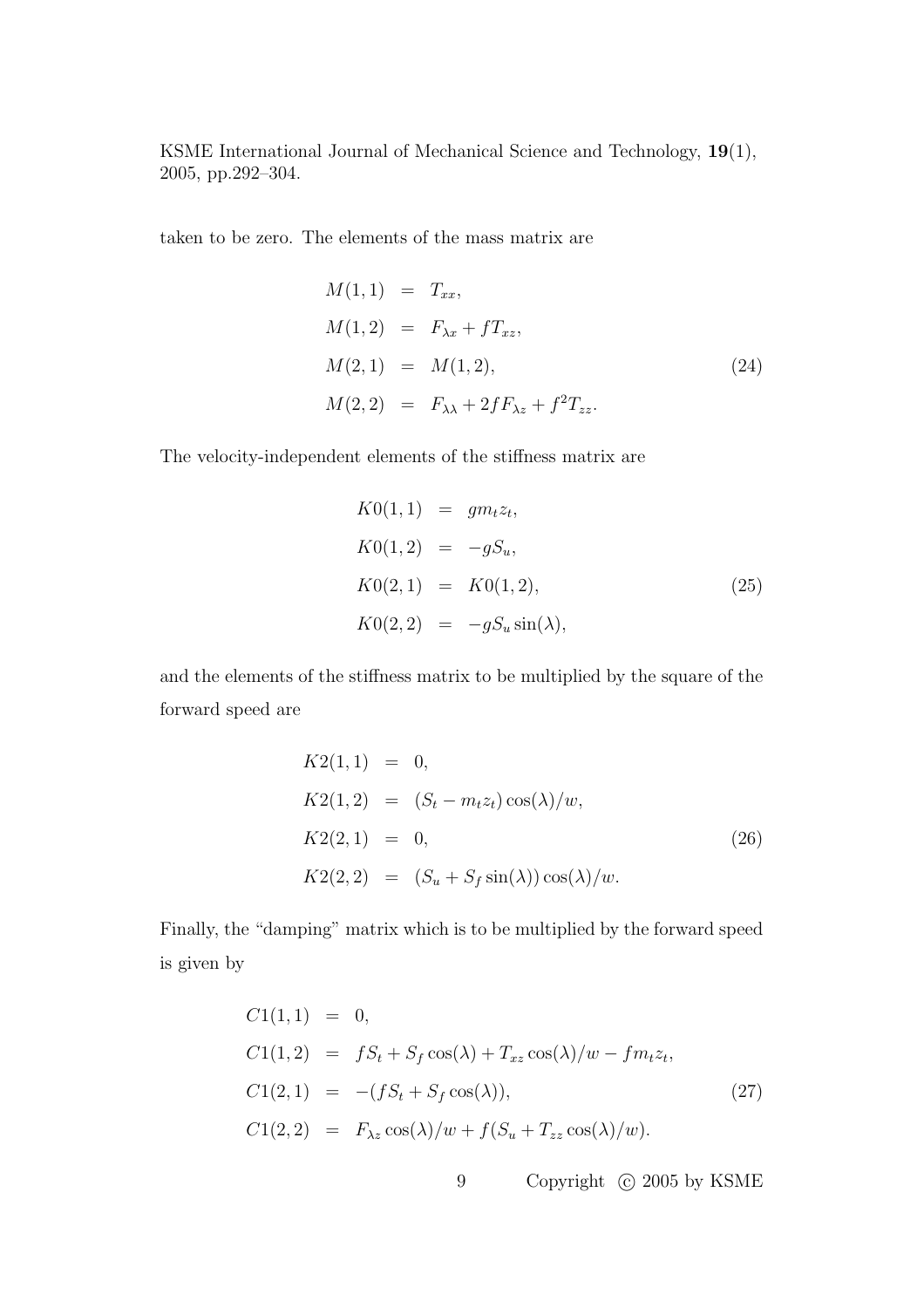### 4 Results

Substitution of the parameter values from Table 1 results in the following values for the entries in the mass matrix from (24),

$$
\mathbf{M} = \left[ \begin{array}{c} 80.812 \ 100 \ 000 \ 000 \ 02, & 2.323 \ 431 \ 426 \ 235 \ 49 \\ 2.323 \ 431 \ 426 \ 235 \ 49, & 0.301 \ 265 \ 709 \ 342 \ 56 \end{array} \right],
$$
 (28)

the constant stiffness matrix from (25),

$$
\mathbf{K0} = \begin{bmatrix} -794.119\ 500\ 000\ 000, & -25.739\ 089\ 291\ 258 \\ -25.739\ 089\ 291\ 258, & -8.139\ 414\ 705\ 882 \end{bmatrix},
$$
 (29)

the stiffness matrix from (26) which is proportional to the square of the forward speed  $\overline{r}$  $\overline{a}$ 

$$
\mathbf{K2} = \left[ \begin{array}{cc} 0, & 76.406 \, 208 \, 759 \, 656 \, 57 \\ 0, & 2.675 \, 605 \, 536 \, 332 \, 18 \end{array} \right],\tag{30}
$$

and finally the the "damping" matrix from (27) which depends linearly on the forward speed

$$
\mathbf{C1} = \begin{bmatrix} 0, & 33.77386947593010 \\ -0.84823447825693, & 1.70696539792387 \end{bmatrix} . \tag{31}
$$

#### 4.1 Stability of the motion

[Figure 2 about here.]

The stability of the bicycle in the upright steady motion at constant forward speed can be investigated by the homogeneous linearized equations of motion from (23). We start with the usual assumption of an exponential motion with respect to time for the small variations in the degrees of freedom  $\mathbf{q}^d = (\phi, \delta)^T$ which then takes the form  $\mathbf{q}^d = \mathbf{q}_0^d \exp(\lambda t)$ . Substitution into the linearized equations of motion leads to an eigenvalue problem. For the bicycle model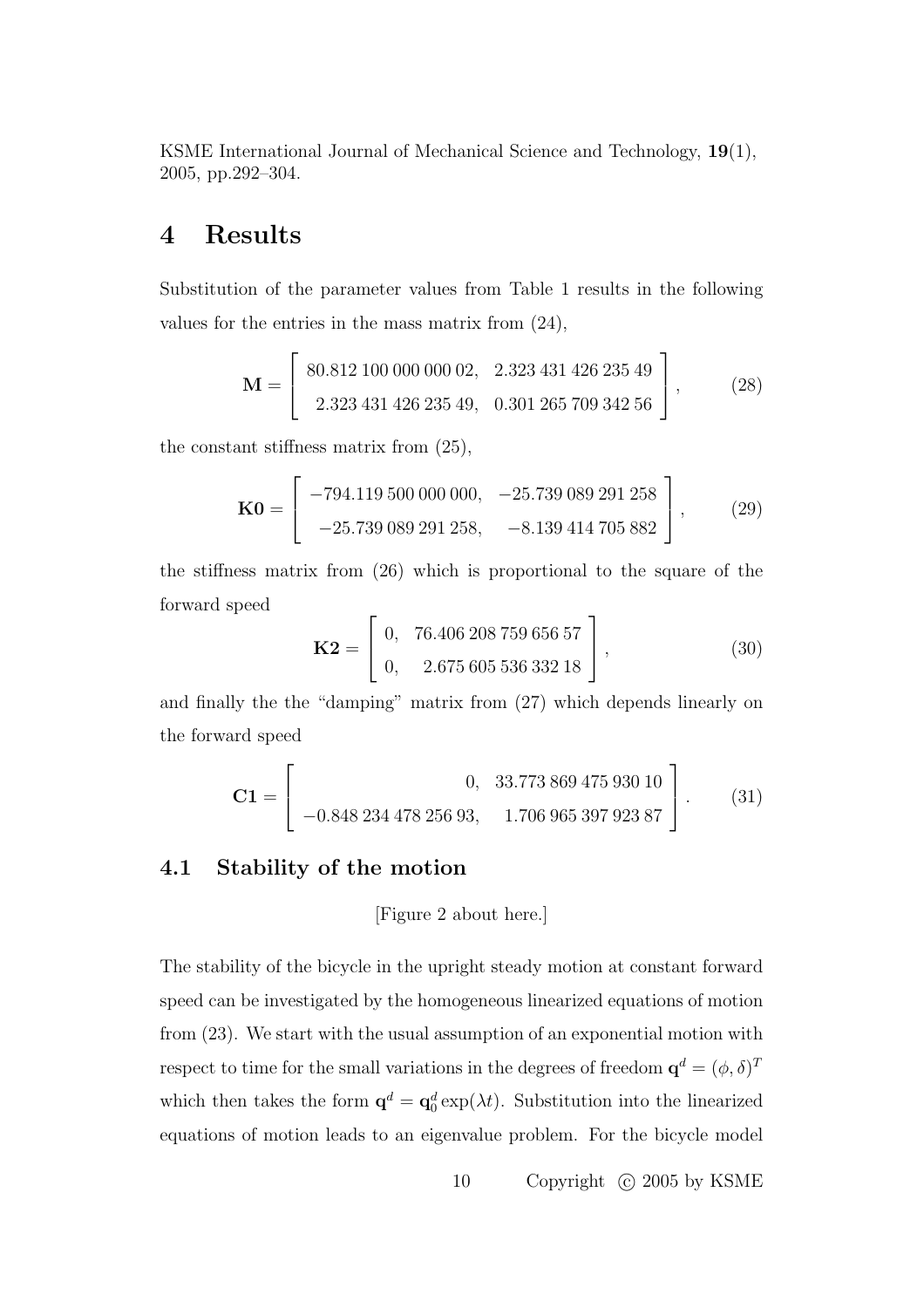under study the characteristic equation of this eigenvalue problem is a polynomial in the eigenvalues  $\lambda$  of order four. The coefficients in this polynomial are themselves polynomials in the forward speed  $v$ , since some coefficients of the linearized equations of motion have a linear or quadratic dependency on v. The solutions of the characteristic polynomial for a range of forward speeds are the root loci of the eigenvalues  $\lambda$ , which are shown in Figure 2. Eigenvalues with a positive real part correspond to unstable motions whereas eigenvalues with a negative real part result in asymptotically stable motions. Complex conjugated eigenvalues give rise to oscillatory motions. For the bicycle model there are two significant eigenmodes, called capsize mode and weave mode. The capsize motion is a non-oscillatory motion in which, when unstable, the bicycle just falls over like a capsizing ship. The weave motion is an oscillatory motion in which the bicycle sways about the headed direction. At very low speed,  $0 < v < 0.5$  m/s, there are two positive and two negative eigenvalues which correspond to an inverted pendulum-like motion of the bicycle. Then at  $v = 0.693713$  m/s two real eigenvalues become identical and start forming a conjugated pair; this is where the oscillatory weave motion emerges. At first this motion is unstable but at  $v_w = 4.301611$  m/s these eigenvalues cross the real axis in a Hopf bifurcation and the weave motion becomes stable until infinity. After this bifurcation the frequency of the weave motion is almost proportional to the forward speed. Meanwhile the capsize motion, which was stable for low speed, crosses the real axis in a pitchfork bifurcation at  $v_c = 6.057 \times 011 \text{ m/s}$  and the motion becomes mildly unstable. We call a motion mildly unstable when the eigenvalues have a absolute value which is smaller than  $2 s^{-1}$ , in which case it is fairly easy to stabilize the motion manually. With further increase in speed, the capsize eigenvalue approaches zero. We conclude that the speed range for which the bicycle shows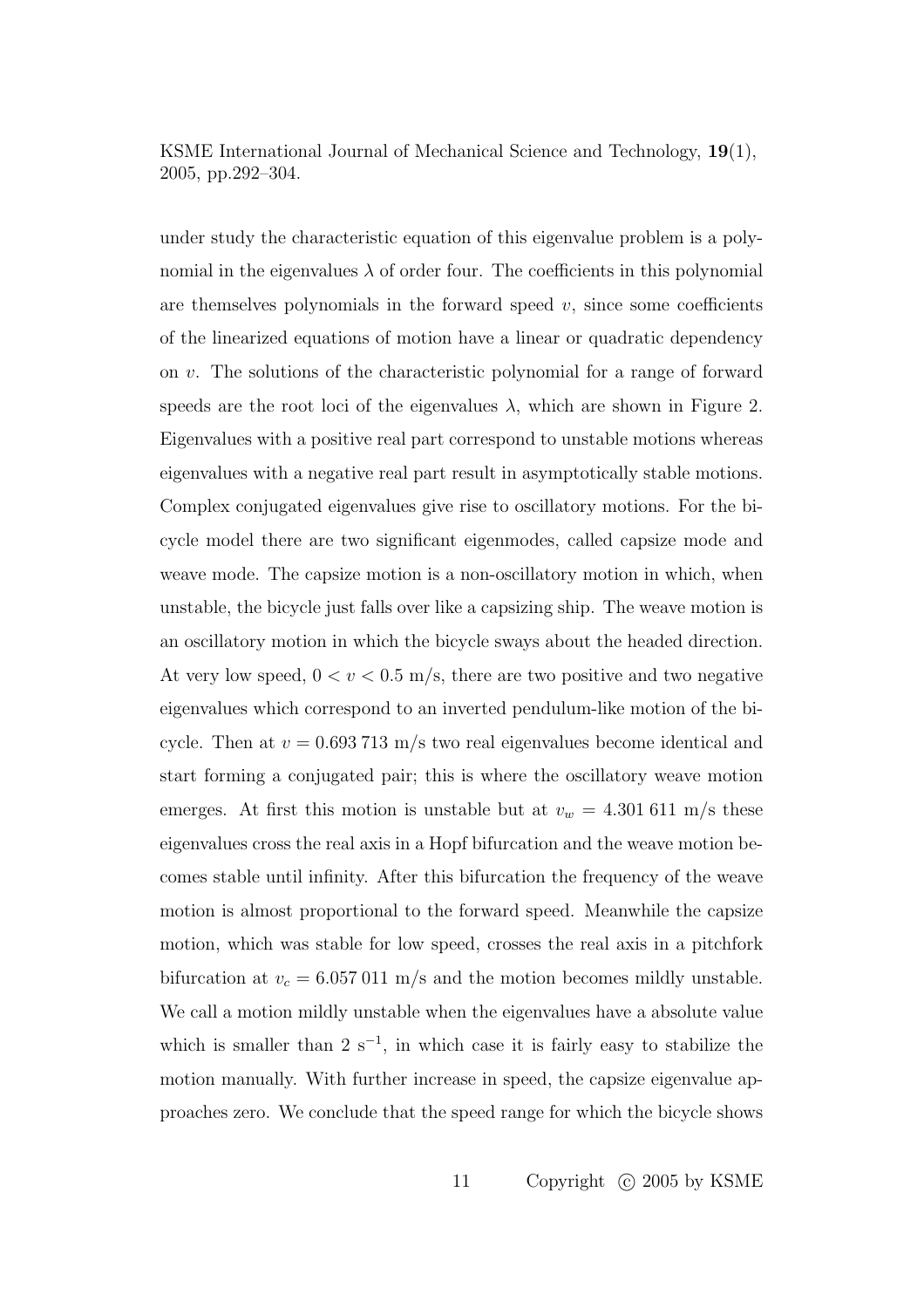asymptotically stable behaviour is  $v_w < v < v_c$ , although from a practical point of view one could say that the bicycle is easy to balance for all speeds above 2 m/s.

## 5 Equations of Motion Derived with the Numeric Program SPACAR

SPACAR is a program system written in Fortran-77 for dynamic analysis of multibody systems, based on a finite element technique. Starting from the principles as laid out by Besseling [1], this software was initiated in the seventies by Van Der Werff [25], and has been further developed among others by Jonker [6, 7], Meijaard [11], and Schwab [19]. The SPACAR program can handle mechanical systems of rigid and flexible bodies that are interconnected by complex joints in both open and closed kinematic loops and having rolling contacts. The dynamical equations are given for a set of minimal coordinates rather than with the aid of Lagrangian multipliers. Besides doing forward dynamic analysis, the system is also capable of deriving the numeric coefficients for the linearized equations of motion in any given configuration and state of motion of the system. With the help of a rather limited number of finite element types it is possible to model a wide class of systems. Typical types of elements are beam, truss and hinge elements, while more specialized elements can be used to model complex joint connections, transmissions of motion [20], and rolling contact as in road vehicles and track-guided vehicles [18, 21].

The SPACAR model for the benchmark bicycle is sketched in Figure 4, whereas the input file for the SPACAR program describing this model is presented in Appendix A. The model consists of two knife-edge rigid wheel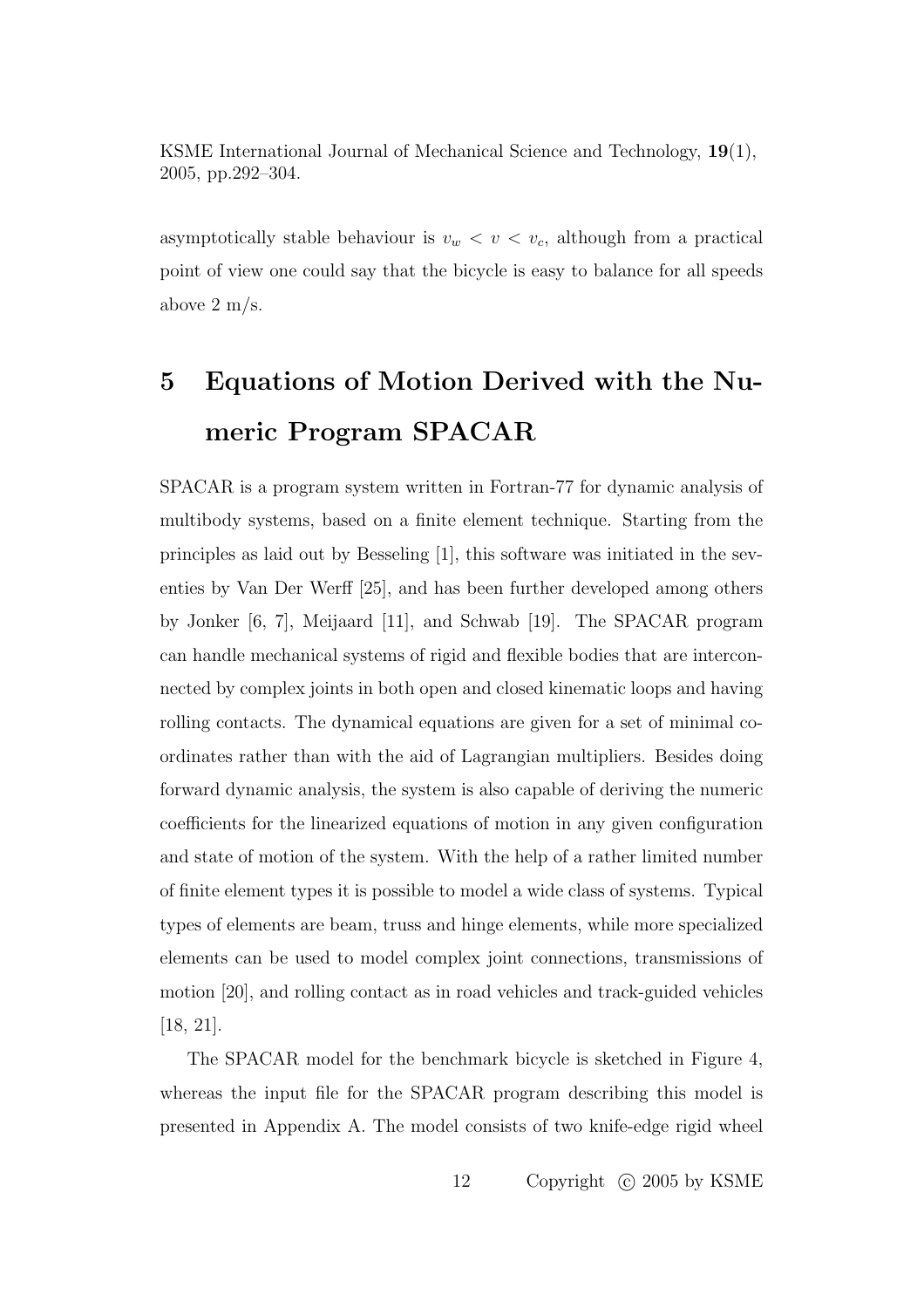elements, two rigid bodies for the front and the rear frame, and six hinge elements for describing relative rotations. The elements describing the three degrees of freedom are the relative rotations in: hinge  $(2)$  for the roll angle  $φ$ , hinge  $\circled{9}$  for the steering angle  $δ$ , and hinge  $\circled{4}$  for the rotation  $θ_r$  of the rear wheel with respect to the rear frame. The four kinematic coordinates are described by the x and y components of node  $\vec{9}$  which is the rear-wheel contact point, the relative rotation in hinge  $\circ$  for the yaw angle  $\psi$ , and the relative rotation in hinge  $(12)$  for the rotation  $\theta_f$  of the front wheel with respect to the front frame.

## 5.1 Linearized Equations of Motion Derived with the Numeric Program SPACAR

The resulting matrices of the linearized equations of motion (23) as determined by the numeric program SPACAR are:

$$
\mathbf{M} = \begin{bmatrix} 80.812 100 000 000 02, & 2.323 431 426 235 49 \\ 2.323 431 426 235 49, & 0.301 265 709 342 56 \end{bmatrix}, \qquad (32)
$$

$$
\mathbf{K0} = \begin{bmatrix} -794.119 500 000 000, & -25.739 089 291 258 \\ -25.739 089 291 258, & -8.139 414 705 882 \end{bmatrix}, \qquad (33)
$$

$$
\mathbf{K2} = \begin{bmatrix} 0, & 76.406 208 759 656 66 \\ 0, & 2.675 605 536 332 16 \end{bmatrix}, \qquad (34)
$$

$$
\mathbf{C1} = \begin{bmatrix} 0.000 000 000 000 005, & 33.773 869 475 930 10 \\ -0.848 234 478 256 93, & 1.706 965 397 923 87 \end{bmatrix}.
$$
 (35)

These agree with the values given in Section 4, where at most the fifteenth digit may differ a unit.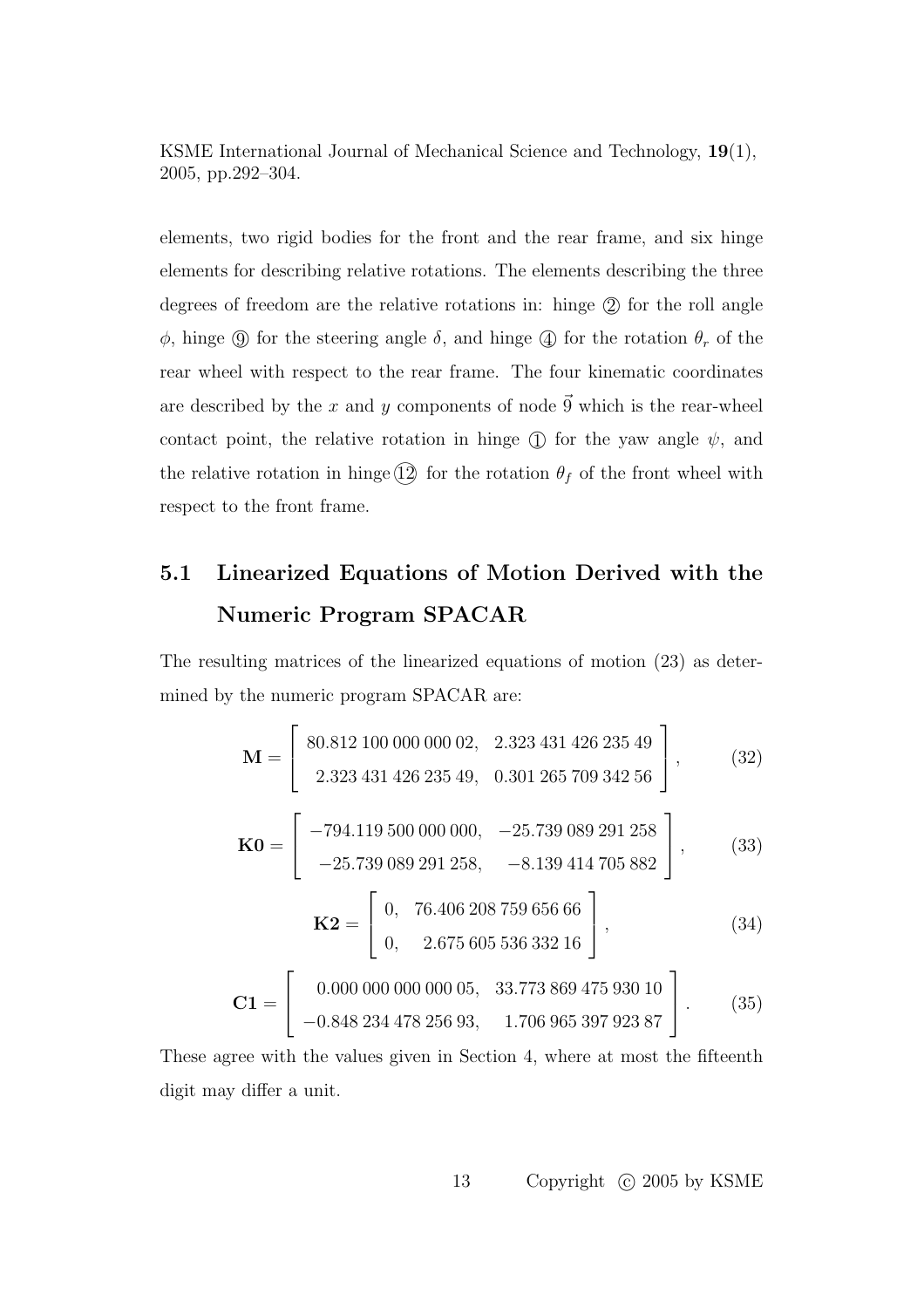### 5.2 Non-linear dynamic response

When an uncontrolled bicycle is in its stable speed range, roll and steer perturbations die away, in a seemingly damped fashion. However, the entire system is energy conservative, and what has happened is that the perturbation energy has been transferred into energy of forward travel. As the forward speed is affected only to second order, linearized equations do not capture this. Therefore a non-linear dynamic analysis with SPACAR is performed on the benchmark bicycle model to demonstrate this phenomenon. The initial conditions at  $t = 0$  are an upright configuration,  $(\phi, \delta, \theta_r) = (0, 0, 0)$ , at a forward speed of  $v = 4.5$  m/s, which is within the stable speed range of the linearized analysis, and a small perturbation of the angular roll velocity of  $\phi = 0.5$  rad/s. Then, in Figure 3, the dynamic response clearly shows a small increase of the forward velocity  $v$  while the perturbed lateral motions die out. In the same figure we see that the period for the roll and the steer motion is approximately  $T_0 = 1.73$  s, which compares well with the 1.734 475 s from the linearized stability analysis. Note also the small phase lag of the steering motion  $\dot{\delta}$  relative to the roll motion  $\dot{\phi}$ .

[Figure 3 about here.]

## 6 Linearized Equations of Motion Derived with the Symbolic Program Autosim

With the multibody dynamics program AutoSim [16, 17], the equations of motion for a mechanical system can be derived in a symbolic form. The program is mainly designed for analysing systems of rigid bodies that are interconnected by prismatic and revolute joints and are arranged in a tree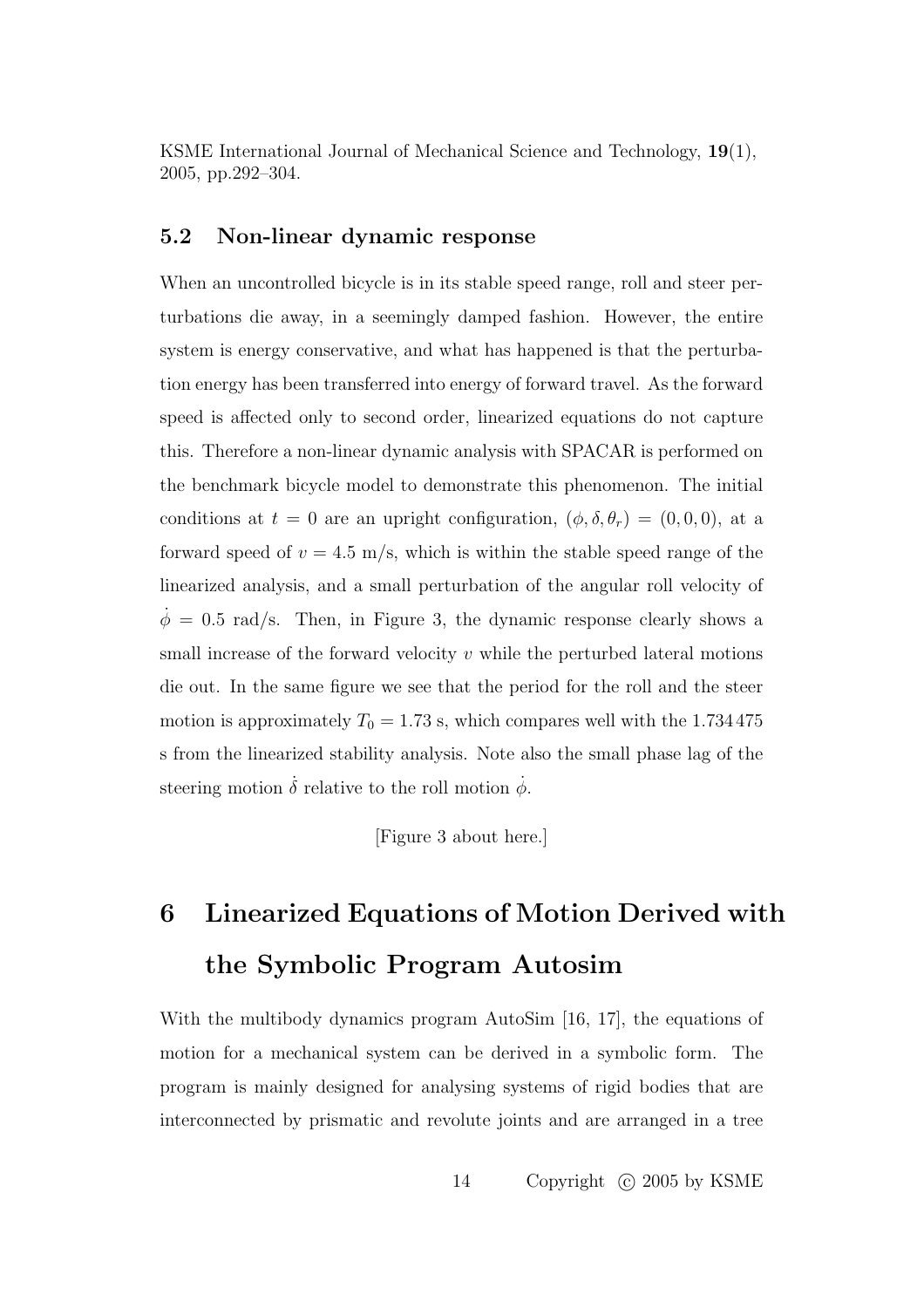topology. Additional constraints can be imposed on the system for taking into account kinematic closed loops, special joints or non-holonomic constraints. Additional holonomic constraints, however, cannot be solved in general in a symbolic form for the dependent coordinates: an iterative numerical solution for these coordinates is needed, which destroys the purely symbolic nature of the equations. Non-holonomic constraints are generally linear in the velocities and can be solved for the dependent velocities.

The methods used for deriving the equations of motion are mainly based on Kane's approach [8], with some minor modifications. The program is written in Lisp [23] and consists of a set of definitions of functions, macros and data structures. The definitions give procedures for handling algebraic expressions, for modelling of components of multibody systems such as bodies, points, joints and forces, for formulating the equations of motion and for generating output. The input file for an analysis is a Lisp program and the full language is available to the user. The modeller has a fairly good control over the formulation of the equations of motion, while user-defined forces are easy to add.

The equations of motion are obtained in the form

$$
\dot{\mathbf{q}} = \mathbf{S}(\mathbf{q}, t)\mathbf{u},
$$
  
\n
$$
\dot{\mathbf{u}} = [\mathbf{M}(\mathbf{q}, t)]^{-1} \mathbf{Q}(\mathbf{q}, \mathbf{u}, t).
$$
\n(36)

Here, q are the generalized coordinates, u are the generalized velocities, S is the kinematic matrix that relates the rates of the generalized coordinates to the generalized speeds, M is the system matrix, and Q contains all force terms and velocity dependent inertia terms.

A standard option for linearization is available, which, however, is not applicable for systems with closed kinematic loops (e.g. the front-wheel ground contact of a bicycle). Fortunately, for the highly symmetric bicycle model,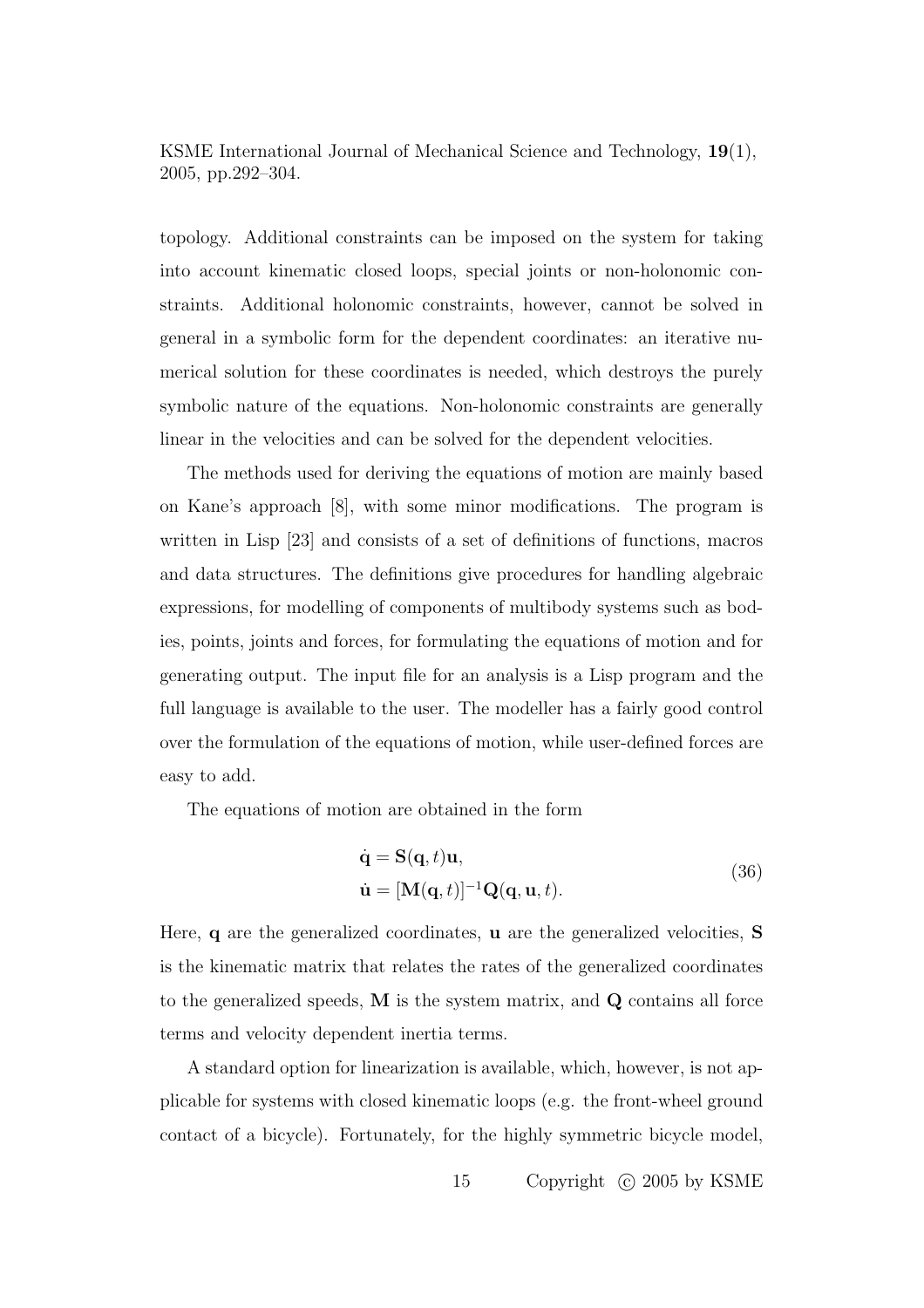the dependent coordinate, the pitch angle, remains zero to first order, for which special case the linearization option gives the right results. The output consists of a MatLab script file that calculates the matrices of the linearized equations.

The input file used for the bicycle model is listed in Appendix B. The generalized coordinates and velocities are the same as those in the SPACAR model. Two massless intermediate reference frames have been introduced: the yawing frame describes the in-plane translation and yawing of the rear frame, and the rolling frame describes the rolling of the rear frame with respect to the yawing frame. These additional frames automatically satisfy the holonomic constraint at the rear wheel, and also give a better control over the choice of the generalized coordinates. The holonomic constraint at the front wheel and the four non-holonomic constraints are explicitly defined in the input file.

The resulting matrices of the linearized equations of motion (23) are:

$$
\mathbf{M} = \begin{bmatrix} 80.812\ 100\ 000\ 000\ 04, & 2.323\ 431\ 426\ 235\ 49 \\ 2.323\ 431\ 426\ 235\ 49, & 0.301\ 265\ 709\ 342\ 56 \end{bmatrix}, \qquad (37)
$$

$$
\mathbf{K0} = \begin{bmatrix} -794.199\ 500\ 000\ 000, & -25.739\ 089\ 291\ 258 \\ -25.739\ 089\ 291\ 258, & -8.139\ 414\ 705\ 882 \end{bmatrix}, \qquad (38)
$$

$$
\mathbf{K2} = \begin{bmatrix} 0, & 76.406\ 208\ 759\ 656\ 69 \\ 0, & 2.675\ 605\ 536\ 332\ 17 \end{bmatrix}, \qquad (39)
$$

$$
\mathbf{C1} = \begin{bmatrix} 0, & 33.773\ 869\ 475\ 930\ 11 \\ -0.848\ 234\ 478\ 256\ 93, & 1.706\ 965\ 397\ 923\ 87 \end{bmatrix}. \qquad (40)
$$

These agree with the values given in Section 4, where at most the fifteenth digit may differ a unit.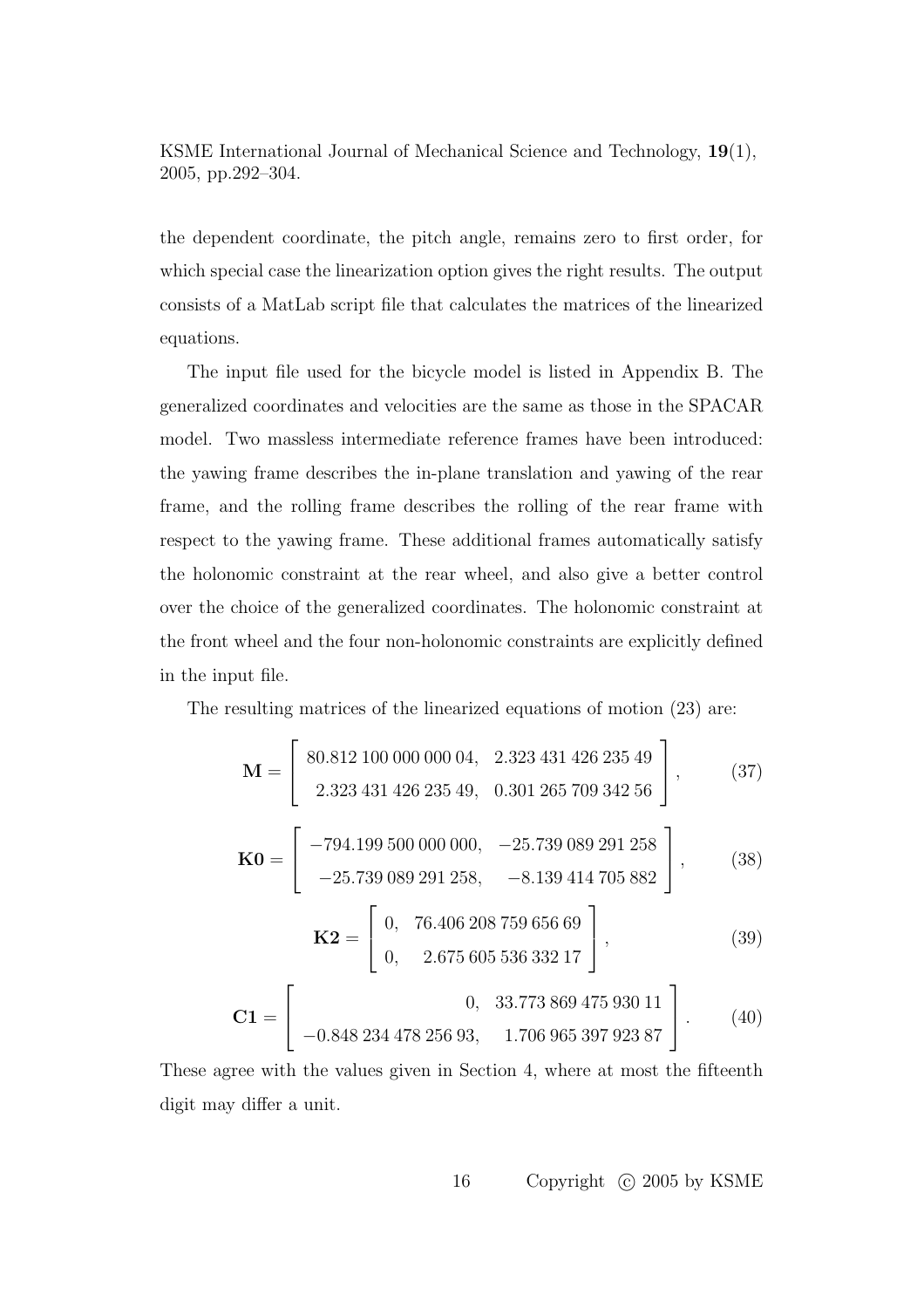### 7 Conclusions

If we compare the results obtained by the three methods, it appears that the coefficients for the linearized equations agree with each other and the difference are only caused by the finite precision of the numeric calculations: the relative errors are less than 1 part in  $10^{14}$ . This gives us confidence that the presented results are correct and the problem can be used as a benchmark test for multibody dynamics simulations.

Starting from the given basic model for the bicycle, more elaborate models can be developed. These may include the finite width of the tyres, control torque at the handle bar, relative motion between the rider and the rear frame and tyre models that include wheel slips and compliance.

### Acknowledgement

Special thanks are extended to Andy Ruina for stimulating, supporting, hosting, and guiding this work on bicycle dynamics, and to Andrew Dressel for his work on the graphical user interface to the JBike6 program; the Matlab implementation of the here presented linearized equations of motion. The second author, Jaap Meijaard, was supported by the Engineering and Physical Sciences research Council (EPSRC) of the U.K.

### A SPACAR Input

[Figure 4 about here.]

The corresponding sketch of the model for generating the SPACAR input file is shown in Figure 4.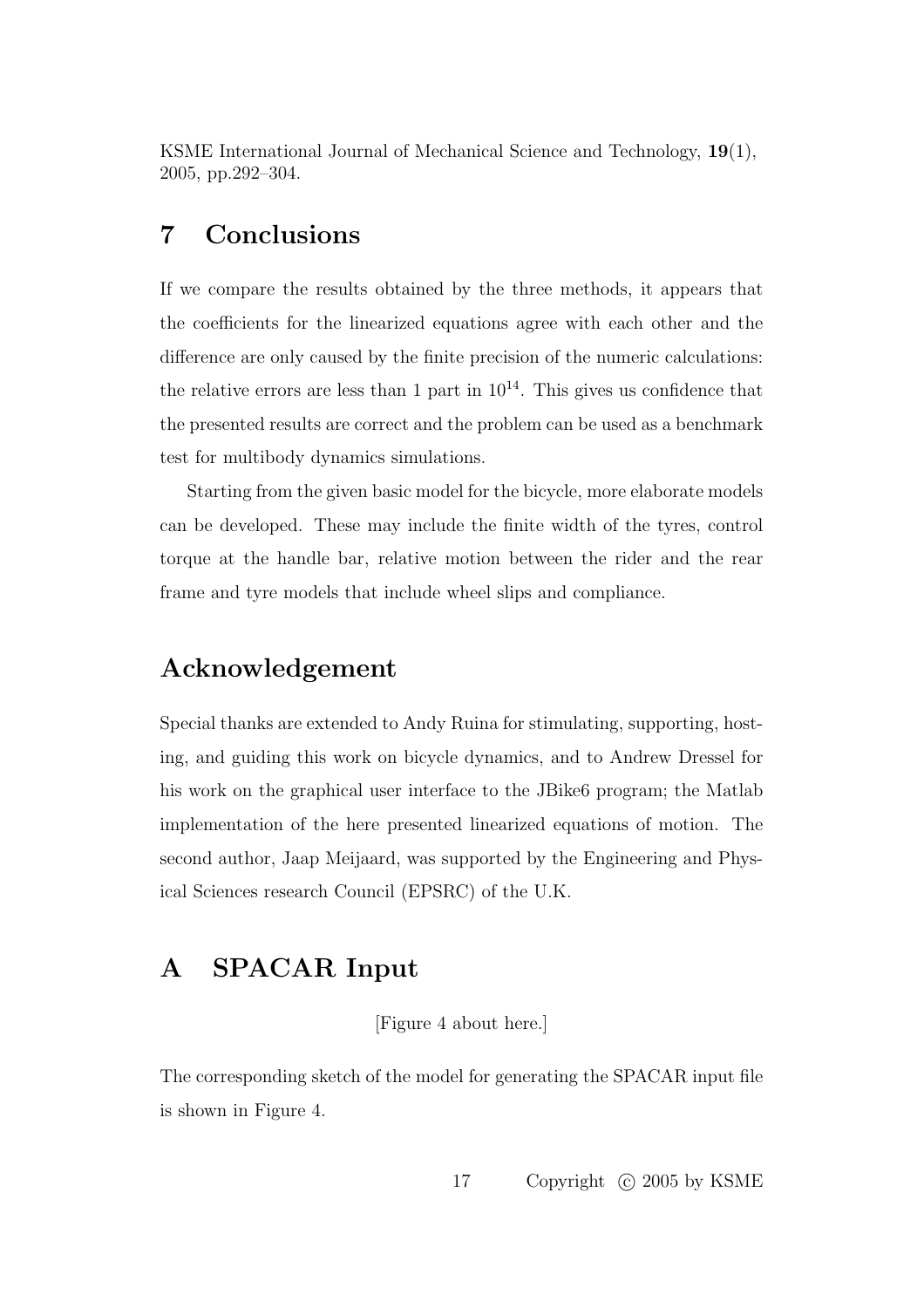| * benchmark1, linearized equations of motion |                   |                     |                |          |                |         |             |  |  |
|----------------------------------------------|-------------------|---------------------|----------------|----------|----------------|---------|-------------|--|--|
| * elements                                   |                   |                     |                |          |                |         |             |  |  |
| hinge                                        | $\mathbf{1}$      | 2 <sup>1</sup>      | 5              |          | $\overline{0}$ | 0       | 1           |  |  |
| hinge                                        | $2^{\circ}$       | 5                   | 6              |          | $\mathbf{1}$   | 0       | $\mathbf 0$ |  |  |
| hinge                                        | 3                 | 6                   | 4              |          |                | $0 - 1$ | $\mathbf 0$ |  |  |
| hinge                                        | $4\overline{ }$   | 4                   | 8              |          |                | $0 - 1$ | $\mathbf 0$ |  |  |
| wheel                                        | 5                 | 7 <sup>7</sup>      | 8              | 9        |                | $0 - 1$ | $\mathbf 0$ |  |  |
| pinbody 6                                    |                   | $\mathbf{1}$        | $\overline{2}$ | 9        |                |         |             |  |  |
| pinbody 7                                    |                   | 3 <sup>7</sup>      |                | 4 7      |                |         |             |  |  |
| pinbody 8                                    |                   | 3 <sup>7</sup>      |                | 4 10     |                |         |             |  |  |
| hinge                                        | 9                 |                     | 4 11           |          | $\mathbf{1}$   | 0       | 3           |  |  |
| pinbody 10 10 11 12                          |                   |                     |                |          |                |         |             |  |  |
| pinbody 11 10 11 13                          |                   |                     |                |          |                |         |             |  |  |
| hinge                                        | 12                | 11 14               |                |          |                | $0 - 1$ | 0           |  |  |
| where1                                       | 13                |                     |                | 13 14 15 |                | $0 - 1$ | 0           |  |  |
| * nodes                                      |                   |                     |                |          |                |         |             |  |  |
| $\mathbf{1}$<br>0<br>X                       |                   | 0<br>$\overline{0}$ |                |          |                |         |             |  |  |
| 30.3<br>x                                    |                   | $0 - 0.9$           |                |          |                |         |             |  |  |
| 7 <sup>7</sup><br>0<br>x                     |                   | $0 - 0.3$           |                |          |                |         |             |  |  |
| 9<br>$\mathsf O$<br>х                        |                   | 0<br>$\mathbf 0$    |                |          |                |         |             |  |  |
| x 10 0.8 0 -0.9                              |                   |                     |                |          |                |         |             |  |  |
| x 12 0.9 0 -0.7                              |                   |                     |                |          |                |         |             |  |  |
|                                              | x 13 1.02 0 -0.35 |                     |                |          |                |         |             |  |  |
| x 15 1.02 0 0                                |                   |                     |                |          |                |         |             |  |  |
| * boundary conditions                        |                   |                     |                |          |                |         |             |  |  |
| fix 1 1 2 3                                  |                   |                     |                |          |                |         |             |  |  |
| fix 2 1 2 3 4                                |                   |                     |                |          |                |         |             |  |  |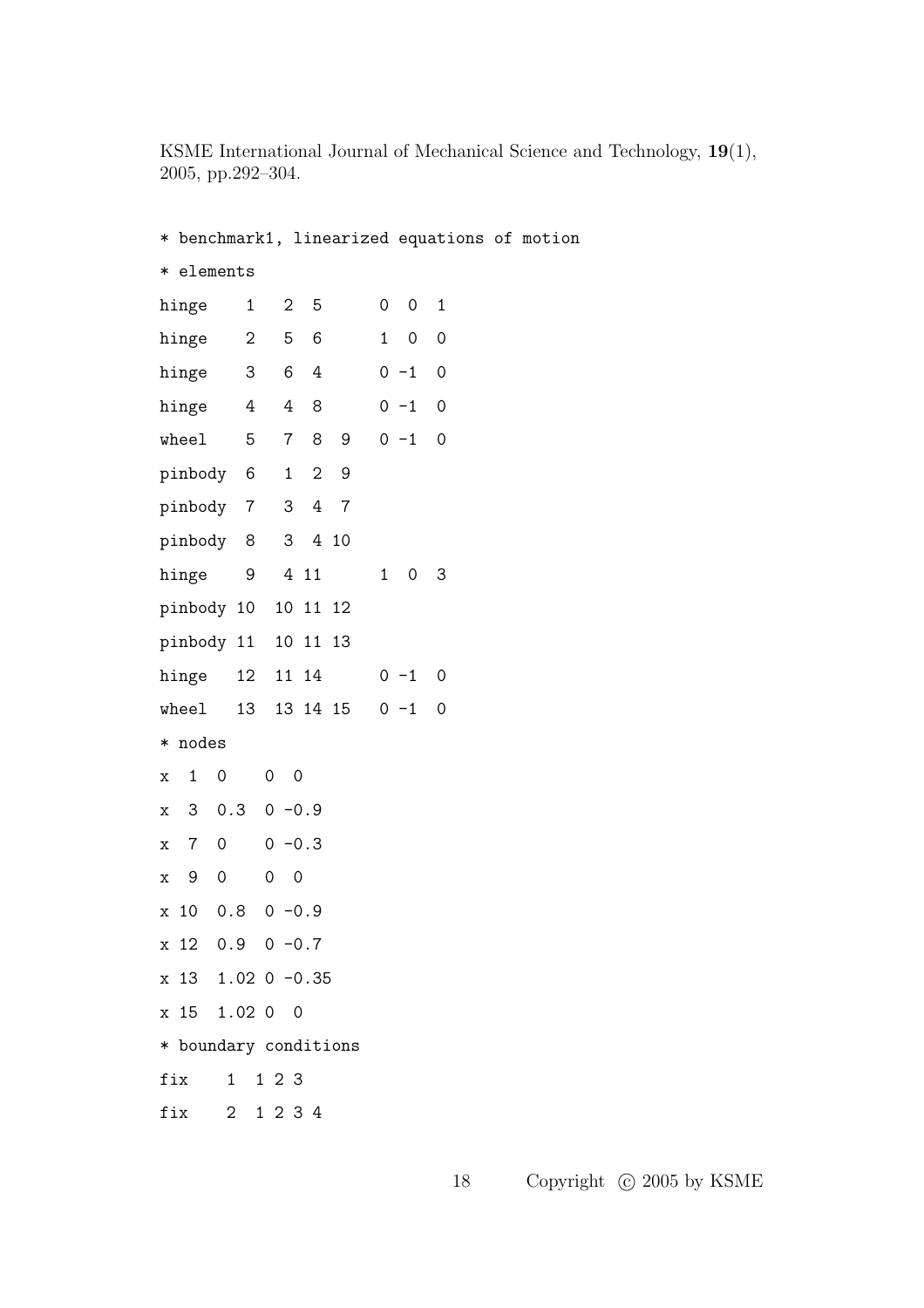rlse 1 1 line 2 1 rlse 3 1 inpute 4 1 enhc 5 4 6 1 enhc 5 5 6 2 rlse 6 1 2 3 line 9 1 rlse 12 1 enhc 13 4 1 1 enhc 13 5 12 1 \* mass & stiffness mass 3 85 mass 4 9.2 0 2.4 11 0 2.8 mass 7 2 mass 8 0.06 0 0 0.12 0 0.06 mass 11 0.0546 0 -0.0162 0.06 0 0.0114 mass 12 4 mass 13 3 mass 14 0.14 0 0 0.28 0 0.14 \* applied force, take g=9.81 force 3 0 0 833.85 force 7 0 0 19.62 force 12 0 0 39.24 force 13 0 0 29.43 \* initial conditions and settings ed 4 1 1.0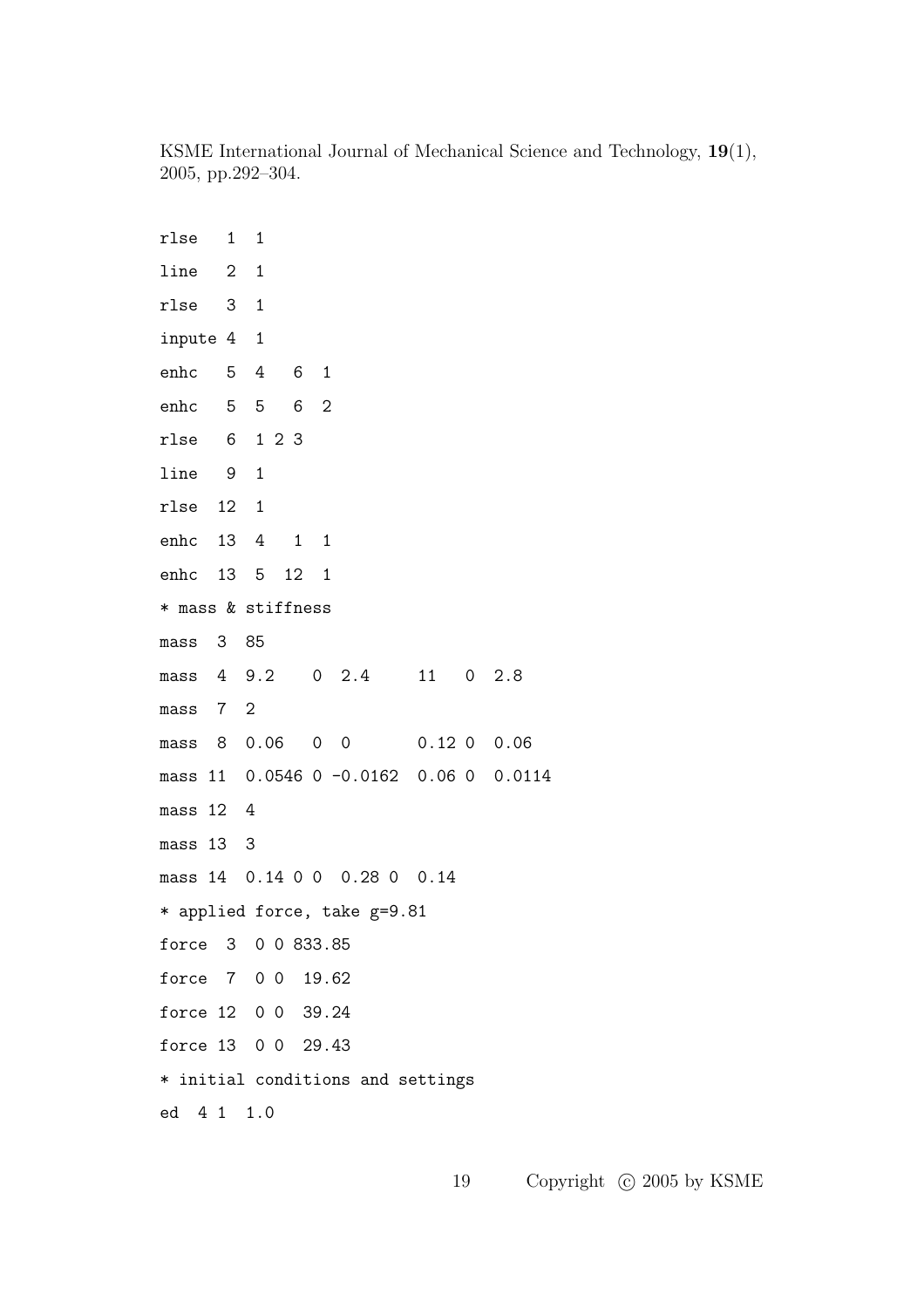```
epskin 1e-6
epsint 1e-5
epsind 1e-5
timestep 1 1e-5
hmax 0.01
end
eof
```
### B AutoSim Input

```
;;;; This is the file fiets.lsp, with the benchmark1 model.
;; Set up preliminaries:
(reset)
(si)
(add-gravity :direction [nz] :gees g)
(set-names g "Acceleration of gravity" )
(set-defaults g 9.81) ; this value is used in the benchmark.
;; The name of the model is set to the string "fiets"
(setsym *multibody-system-name* "fiets")
;; Introduce a massless moving reference frame. This frame
;; has x and y translational degrees of freedoms and a yaw
;; rotational degree of freedom.
( add-body yawframe :name "moving yawing reference frame"
  :parent n :translate (x y) :body-rotation-axes z
  :parent-rotation-axis z :reference-axis x :mass 0
  :inertia-matrix 0 )
;; Introduce another massless moving reference frame. This
```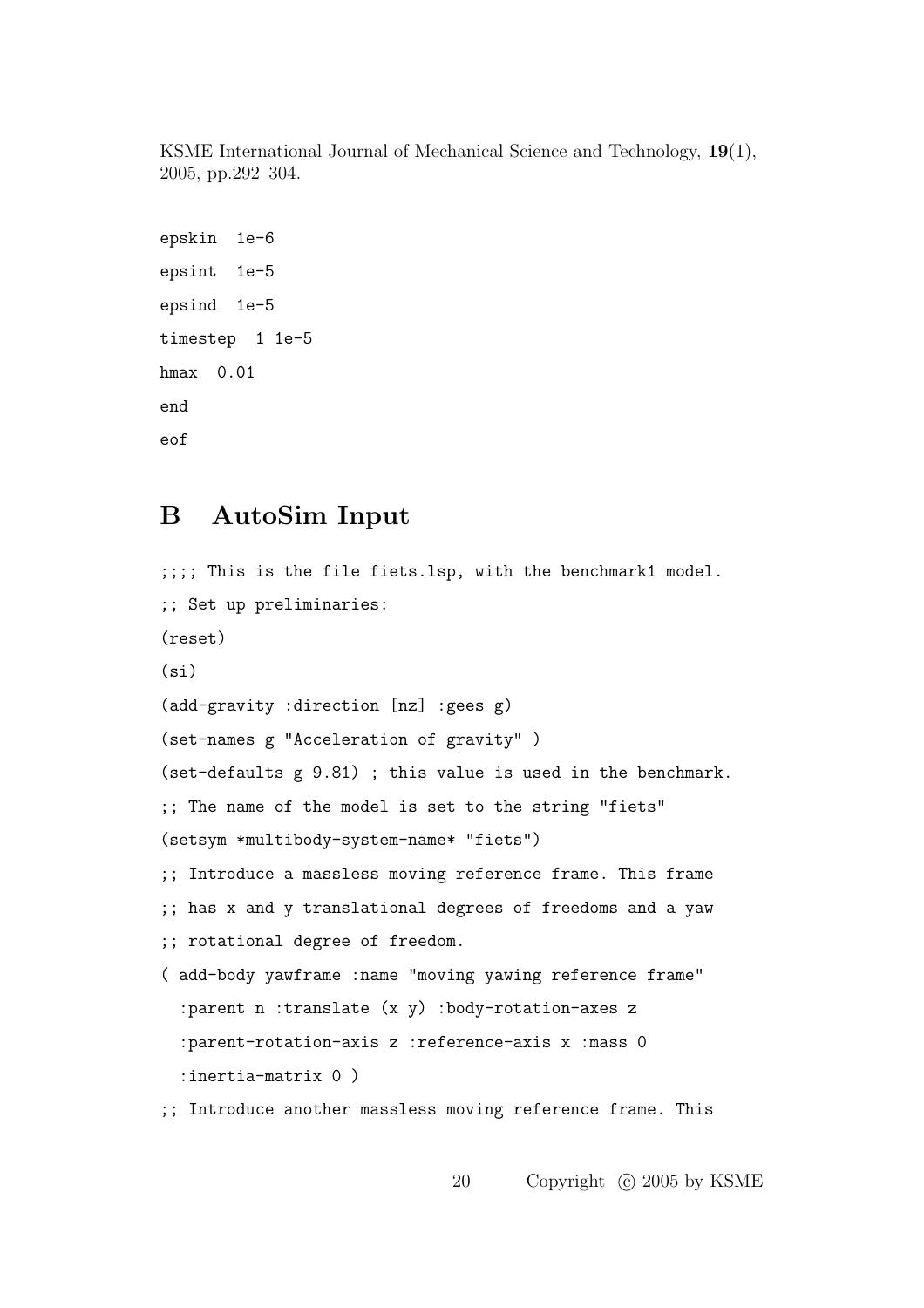;; frame has a rolling (rotational about a longitudinal ;; axis) degree of freedom. ( add-body rollframe :name "moving rolling reference frame" :parent yawframe :body-rotation-axes (x) :parent-rotation-axis x :reference-axis y :mass 0 :inertia-matrix 0 ) ;; Add the rear frame of the bicycle. The rear frame has a ;; pitching (rotation about the local lateral y-axis of the ;; frame) degree of freedom. ( add-body rear :name "rear frame" :parent rollframe :joint-coordinates (0 0 "-Rrw") :body-rotation-axes y :parent-rotation-axis y :reference-axis z :cm-coordinates (bb 0 "Rrw-hh") :mass Mr :inertia-matrix ((Irxx 0 Irxz) (0 Iryy 0) (Irxz 0 Irzz)) ) ( set-names Rrw "Rear wheel radius" bb "Longitudinal distance to the c.o.m. of the rear frame" hh "Height of the centre of gravity of the rear frame" Mr "Mass of the rear frame" Irxx "Longitudinal moment of inertia of the rear frame" Irxz "Minus product of inertia of the rear frame" Iryy "Transversal moment of inertia of the rear frame" Irzz "Vertical moment of inertia of the rear frame" ) ( set-defaults Rrw 0.30 bb 0.3 hh 0.9 Mr 85.0 Irxx 9.2 Irxz 2.4 Iryy 11.0 Irzz 2.8 ) ;; Add the rear wheel of the vehicle. This body rotates ;; about the y axis of its physical parent, the rear frame.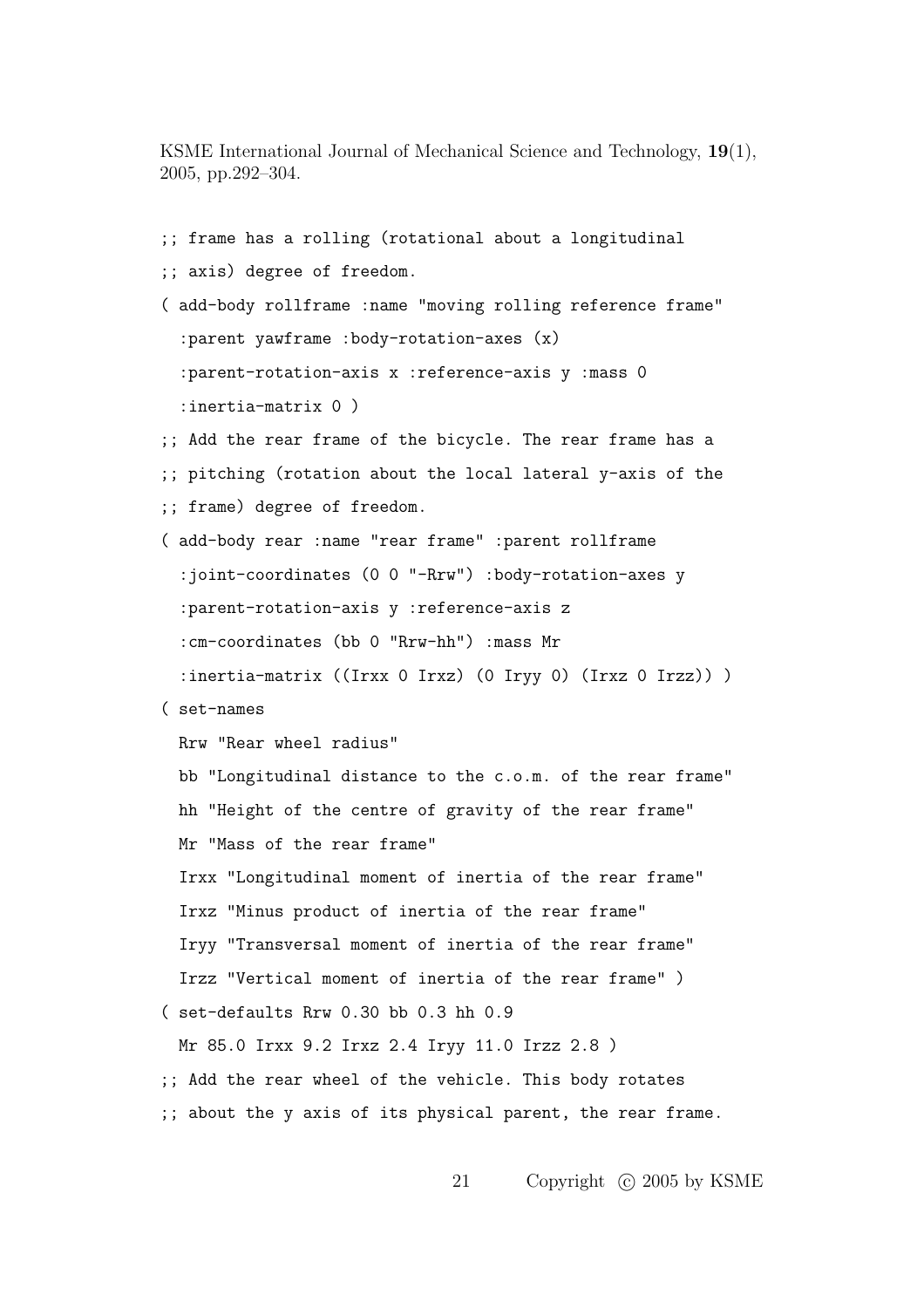( add-body rw :name "rear wheel" :parent rear :body-rotation-axes y :parent-rotation-axis y :reference-axis z :joint-coordinates (0 0 0) :mass Mrw :inertia-matrix (irwx "2.0\*irwx" irwx) ) ( set-names Mrw "mass of the rear wheel" irwx "rear wheel in-plane moment of inertia" ) (set-defaults Mrw 2.0 irwx 0.06) ;; Now we proceed with the front frame. ;; Define the steering and reference axes of the front frame: ;; Add in the front frame: define some points ( add-point head :name "steering head point B" :body n :coordinates (xcohead 0 zcohead) ) ( add-point frontcmpoint :name "c.o.m. of the front frame" :body n :coordinates (xfcm 0 zfcm) ) ( set-names epsilon "steering head angle" xcohead "x coordinate of the steering head point B" zcohead "z coordinate of the steering head point B" xfcm "x coordinate of the c.o.m. of the front frame" zfcm "z coordinate of the c.o.m. of the front frame" ) ( set-defaults epsilon 0.321750554396642163 xcohead  $0.80$  zcohead  $-0.90$  xfcm  $0.90$  zfcm  $-0.70$ ) ( add-body front :name "front frame" :parent rear :body-rotation-axes z :parent-rotation-axis "sin(epsilon)\*[rearx]+cos(epsilon)\*[rearz]" :reference-axis "cos(epsilon)\*[rearx]-sin(epsilon)\*[rearz]"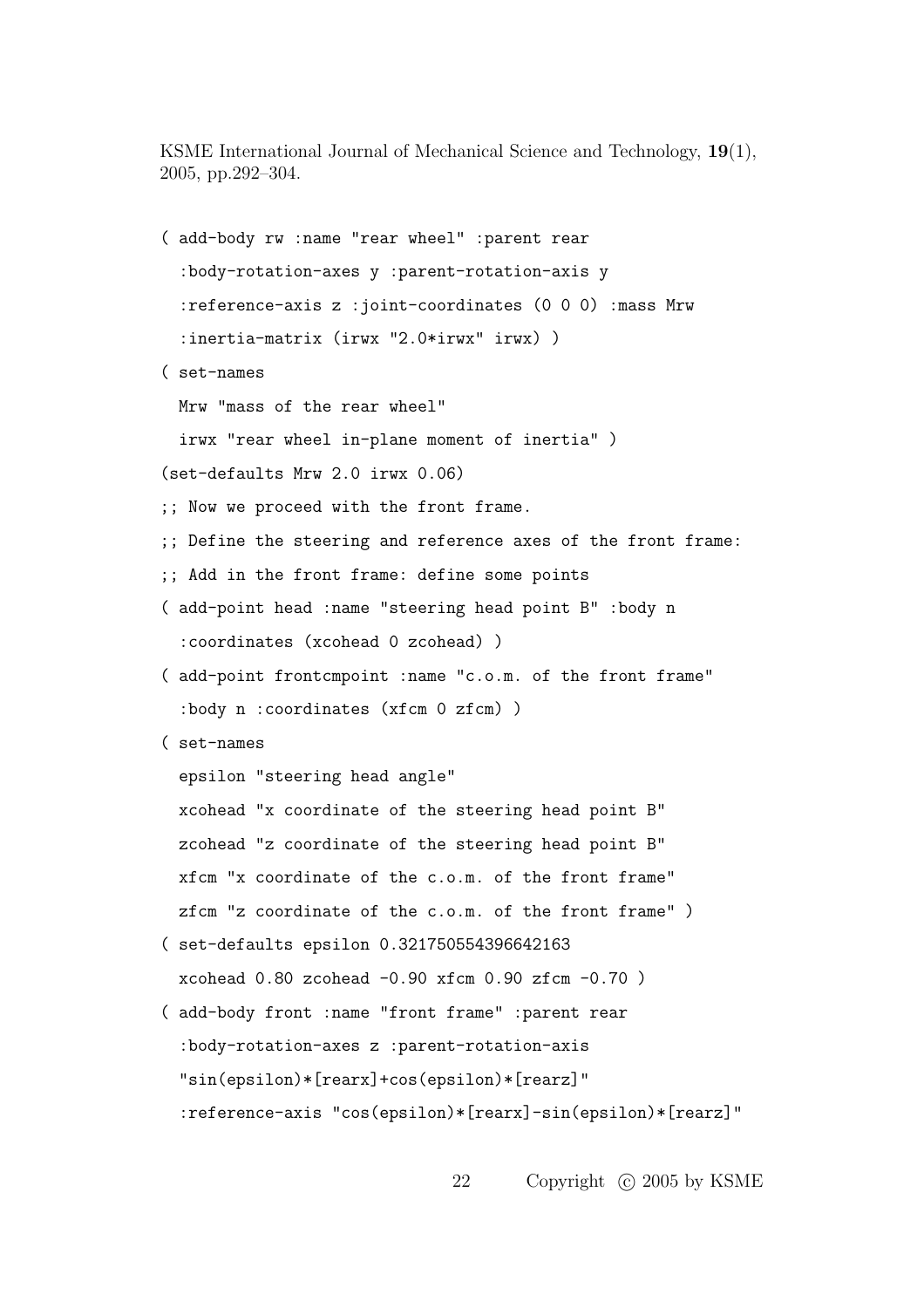:joint-coordinates head :cm-coordinates frontcmpoint :mass Mf :inertia-matrix ((Ifxx 0 Ifxz) (0 Ify 0) (Ifxz 0 Ifzz)) :inertia-matrix-coordinate-system n ) ( set-names Mf "Mass of the front frame assembly" Ifxx "Longitudinal moment of inertia of the front frame" Ifxz "Minus product of inertia of the front frame" Ifyy "Transversal moment of inertia of the front frame" Ifzz "Vertical moment of inertia of the front frame" ) ( set-defaults Mf 4.0 Ifxx 0.0546 Ifxz -0.0162 Ifyy 0.06 Ifzz 0.0114 ) ;; Add in the front wheel: ( add-point fw\_centre :name "Front wheel centre point" :body n :coordinates (ll 0 "-Rfw") ) ( add-body fw :name "front wheel" :parent front :body-rotation-axes y :parent-rotation-axis y :reference-axis "[nz]" :joint-coordinates fw\_centre :mass Mfw :inertia-matrix (ifwx "2.0\*ifwx" ifwx) ) ( set-names ll "Wheel base" Rfw "Radius of the front wheel" Mfw "Mass of the front wheel" ifwx "In-plane moment of inertia of the front wheel" ) (set-defaults ll 1.02 Rfw 0.35 Mfw 3.0 ifwx 0.14) ;; The system is now complete, ;; except for the contact constraints at the wheels.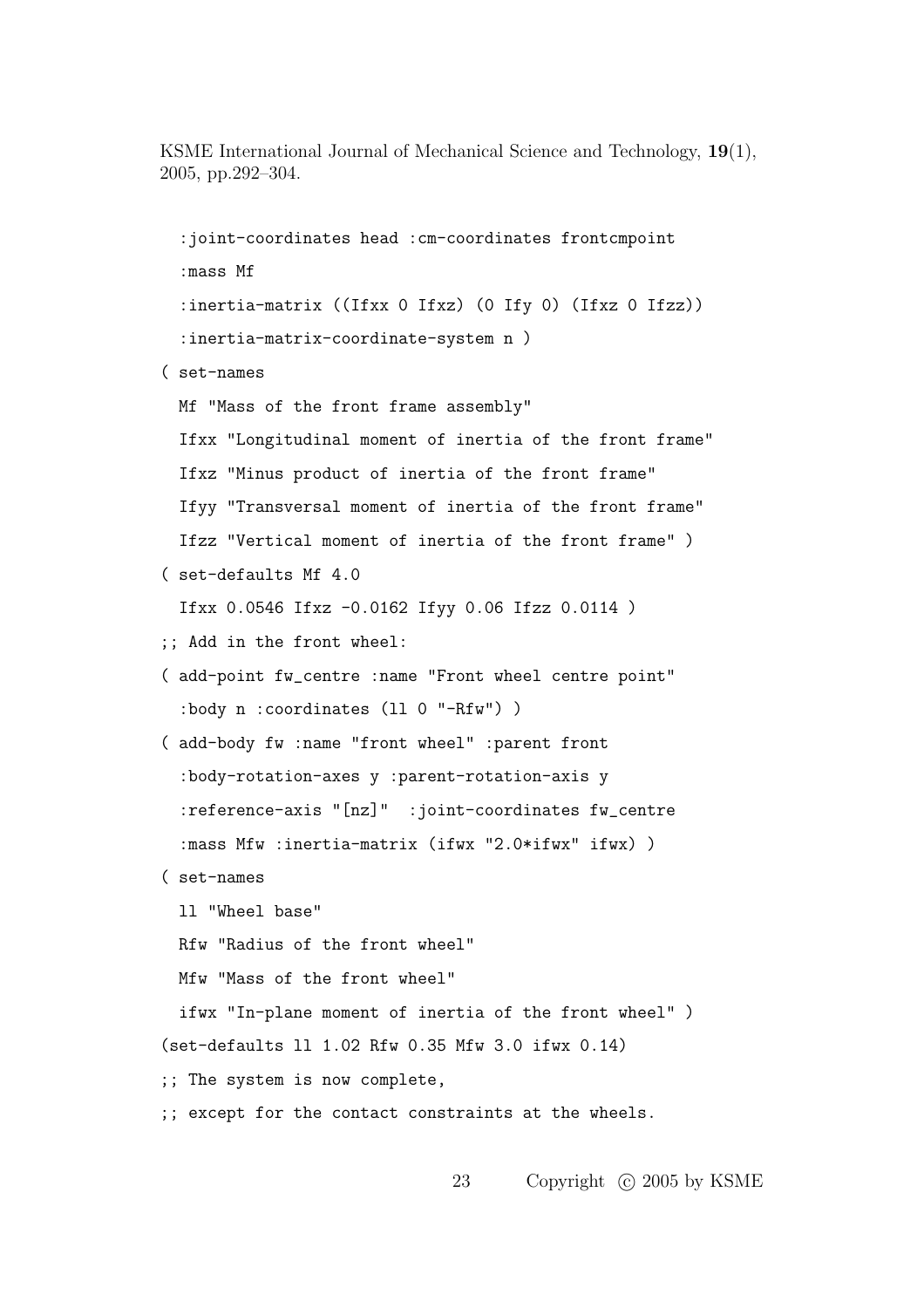```
;; The holonomic constraint at the rear wheel is
;; automatically satisfied. The rear wheel slip is zero.
( add-speed-constraint
  "dot(vel(yawframe0),[yawframex])+Rrw*(ru(rear)+ru(rw))"
  :u "tu(yawframe,1)" )
( add-speed-constraint "dot(vel(yawframe0),[yawframey])"
  :u "tu(yawframe,2)" )
;; For the front wheel we have a holonomic constraint for
;; the contact and two non-holonomic slip constraints.
;; The slip velocities are defined now.
(setsym singammafw "dot([fwy],[nz])")
(setsym cosgammafw "sqrt(1-@singammafw**2)")
(setsym fw_rad "([nz] - [fwy]*@singammafw)/@cosgammafw")
( setsym slipfw_long
  "dot(vel(fw0) + Rfw*cross(rot(fw), @fw_rad), [nx])" );; No longitudinal slip on front wheel;
;; eliminate rotational velocity about the axis
(add-speed-constraint "@slipfw_long" :u "ru(fw)")
;; normal constraint; eliminate the pitch angle
( setsym slipfw_n
  "dot(vel(fw0)+Rfw*cross(rot(fw),@fw_rad),[nz])" )
(add-speed-constraint "@slipfw_n" :u "ru(rear)")
( add-position-constraint
  "dot(pos(fw0),[nz])+Rfw*@cosgammafw" :q "rq(rear)" )
;; No lateral slip on front wheel;
;; eliminate yaw rate of the yawing frame
( setsym slipfw_lat
```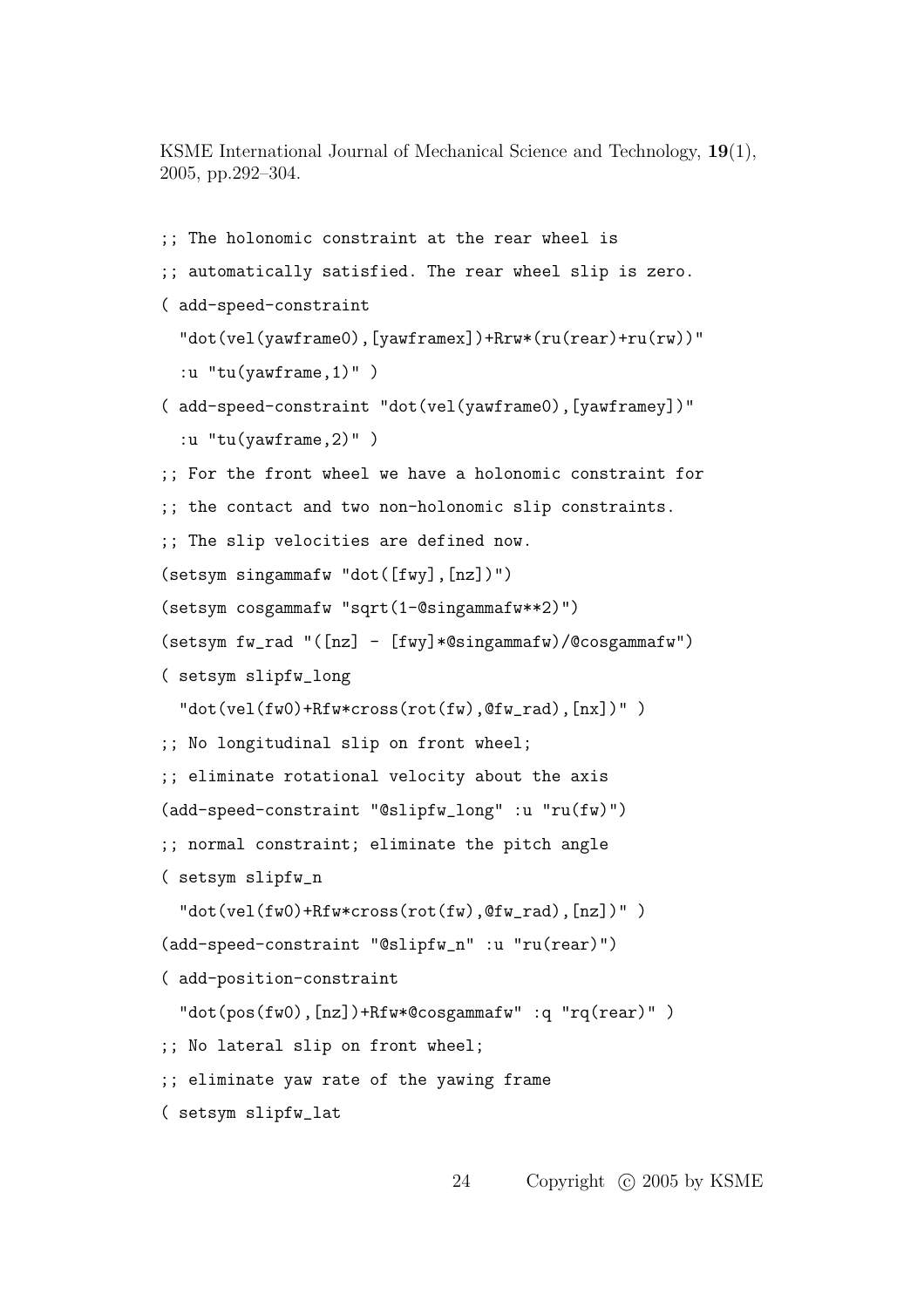```
"dot(vel(fw0)+Rfw*cross(rot(fw),@fw_rad),[ny])" )
(add-speed-constraint "@slipfw_lat" :u "ru(yawframe)")
(dynamics)
(linear)
```
### References

- [1] Besseling, J. F., "The complete analogy between the matrix equations and the continuous field equations of structural analysis," in International symposium on analogue and digital techniques applied to aeronautics: Proceedings, Presses Académiques Européennes, Bruxelles, 1964, pp. 223–242.
- [2] Carvallo, M. E., "Théorie du mouvement du Monocycle et de la Bicyclette," Journal de L'Ecole Polytechnique, Series 2, Part 1, Volume 5, "Cerceau et Monocyle", 1900, pp. 119–188, Part 2, Volume 6, "Théorie de la Bicyclette", 1901, pp. 1–118.
- [3] Den Hartog, J. P., Mechanics, McGraw-Hill, New York and London, 1948.
- [4] Döhring, E., "Stability of single-track vehicles," (Translated by J. Lotsof, March 1957) Technical report, Institut für Fahrzeugtechnik, Technische Hochschule Braunschweig, Forschung Ing.-Wes. 21(2), 1955, pp 50–62.
- [5] Hand, R. S., Comparisons and Stability Analysis of Linearized Equations of Motion for a Basic Bicycle Model, MSc Thesis, Cornell University, May 1988.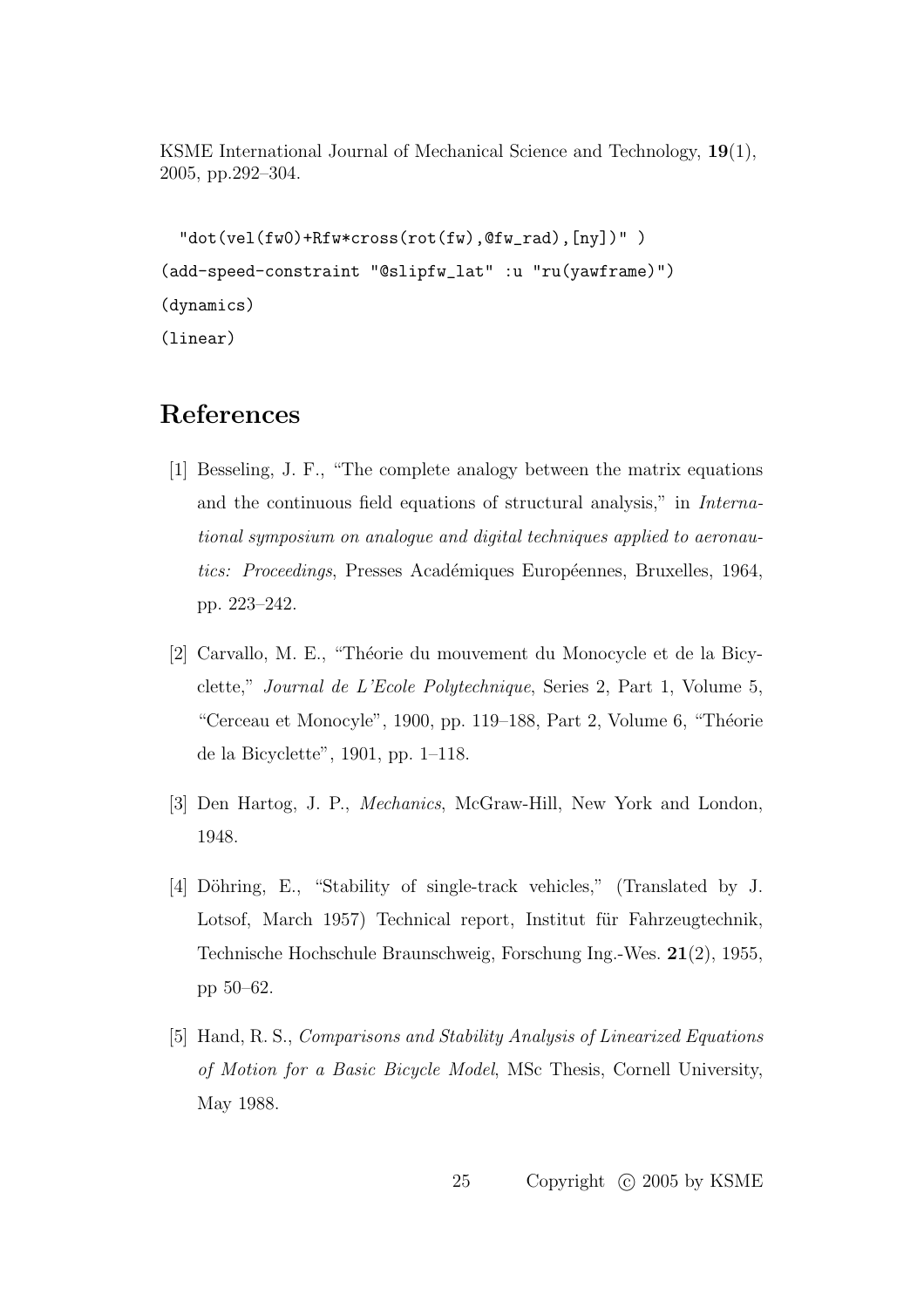- [6] Jonker, J. B., A Finite Element Dynamic Analysis of Flexible Spatial Mechanisms and Manipulators, PhD Thesis, Delft University Press, Delft, 1988.
- [7] Jonker, J. B., and Meijaard, J. P., "SPACAR—Computer program for dynamic analysis of flexible spatial mechanisms and manipulators," in Multibody Systems Handbook, W. Schiehlen (ed.), Springer-Verlag, Berlin, 1990, pp. 123–143.
- [8] Kane, T.R., Dynamics, Holt, Rinehart and Winston, New York, 1968.
- [9] Kane, T. R., "Fundamental kinematic relationships for single-track vehicles", International Journal for Mechanical Sciences 17, 1975, pp. 499– 504.
- [10] Klein, F., and Sommerfeld, A., *Über die Theorie des Kreisels*, (Chapter IX, Section 8, "Stabilität des Fahrrads", 1910, pp. 863–884.), Teubner, Leipzig, 1897.
- [11] Meijaard, J. P., "Direct determination of periodic solutions of the dynamical equations of flexible mechanisms and manipulators," International Journal for Numerical Methods in Engineering 32, 1991, pp. 1691–1710.
- [12] Neĭmark, Ju. I., and Fufaev, N. A., Dynamics of Nonholonomic Systems, (Translated from the Russian edition, Nauka, Moscow, 1967), A.M.S., Providence RI, 1972.
- [13] Papadopoulos, J. M., "Bicycle Steering Dynamics and Self-Stability: a Summary Report on Work in Progress", Technical report, Cornell Bicycle Research Project, 1987, pp. 1–23 (availabe at: http://tam.cornell.edu/˜ruina/hplab/bicycles.html).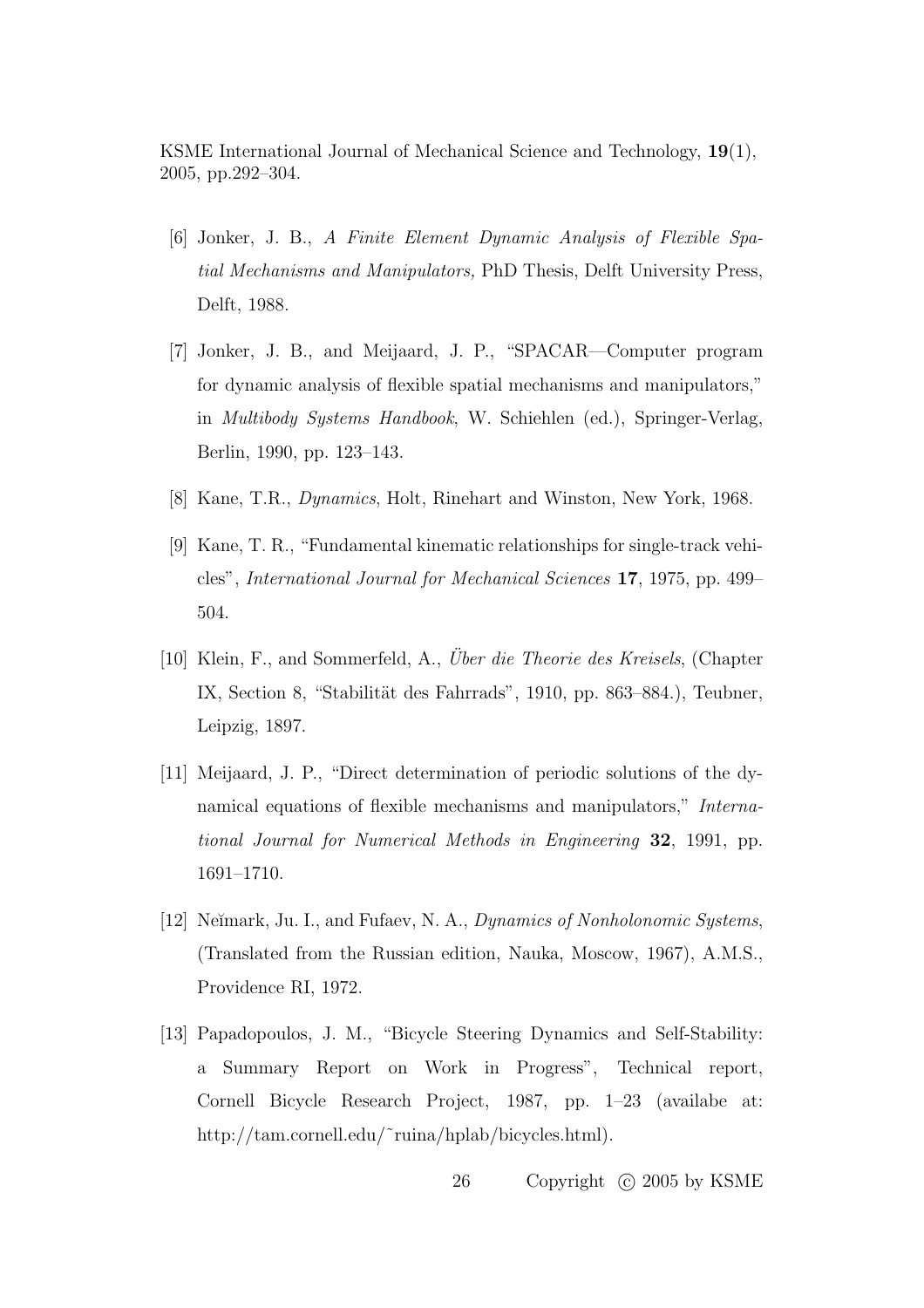- [14] Rankine, W. J. M., "On the Dynamical Principles of the Motion of Velocipedes," The Engineer 28, 1869, pp. 79, 129, 153, 175.
- [15] Society of Automotive Engineers, "Vehicle Dynamics Terminology–SAE J670e," 2001 SAE Handbook, SAE international, Warrendale, PA, 2001.
- [16] Sayers, M.W., "Symbolic Computer Language for Multibody Systems," Journal of Guidance, Control, and Dynamics 14, 1991, pp. 1153–1163.
- [17] Sayers, M.W., "Symbolic Vector/Dyadic Multibody Formalism for Tree-Topology Systems," Journal of Guidance, Control, and Dynamics 14, 1991, pp. 1240–1250.
- [18] Schwab, A. L., and Meijaard, J. P., "Dynamics of Flexible Multibody Systems with Non-Holonomic Constraints: A Finite Element Approach," Multibody System Dynamics 10, 2003, pp. 107–123.
- [19] Schwab, A. L., Dynamics of Flexible Multibody Systems, PhD Thesis, Delft University of Technology, Delft, April 2002.
- [20] Schwab, A. L., and Meijaard, J. P., "The belt, gear, bearing and hinge as special finite elements for kinematic and dynamic analysis of mechanisms and machines," in Leinonen, T. (ed.), Proceedings of the Tenth World Congress on the Theory of Machines and Mechanisms, IFToMM, June 20–24, 1999, Oulu, Finland, Oulu University Press, Vol 4, pp. 1375– 1386.
- [21] Schwab, A. L., and Meijaard, J. P., "Dynamics of flexible multibody systems having rolling contact: Application of the wheel element to the dynamics of road vehicles," Vehicle System Dynamics Supplement 33 (1999), pp. 338–349.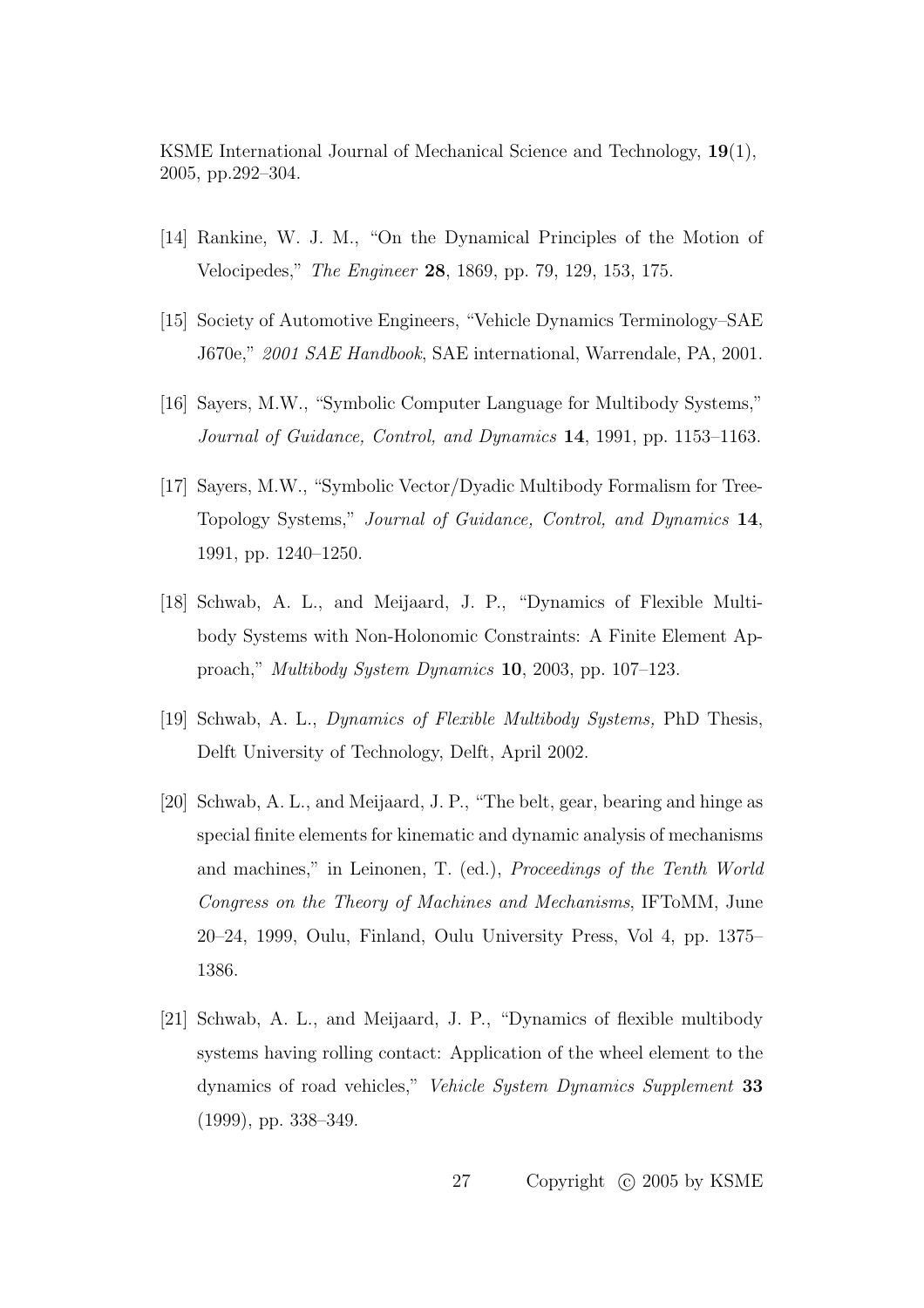- [22] Sharp, R. S. , "The Stability and Control of Motorcycles," Journal of Mechanical Engineering Science, 13(5), 1971, pp. 316–329.
- [23] Steele, G.L., Jr, 1990. Common Lisp, The Language, 2nd ed., Digital Press, U.S.A., 1990.
- [24] Timoshenko, S., and Young, D. H., Advanced Dynamics, McGraw-Hill Book Company, New York, 1948.
- [25] Van Der Werff, K., Kinematic and Dynamic Analysis of Mechanisms, a Finite Element Approach, PhD Thesis, Delft University Press, Delft, 1977.
- [26] Weir, D. H., Motorcycle Handling Dynamics and Rider Control and the Effect of Design Configuration on Response and Performance, PhD Thesis, University of California, LA, 1972.
- [27] Weir, D. H., and Zellner, J. W., "Lateral-directional motorcycle dynamics and rider control," Technical report 780304, Society of Automotive Engineers, Warrendale, PA, 1978.
- [28] Whipple, F. J. W., "The Stability of the Motion of a Bicycle," The Quarterly Journal of Pure and Applied Mathematics 30, 1899, pp. 312– 348.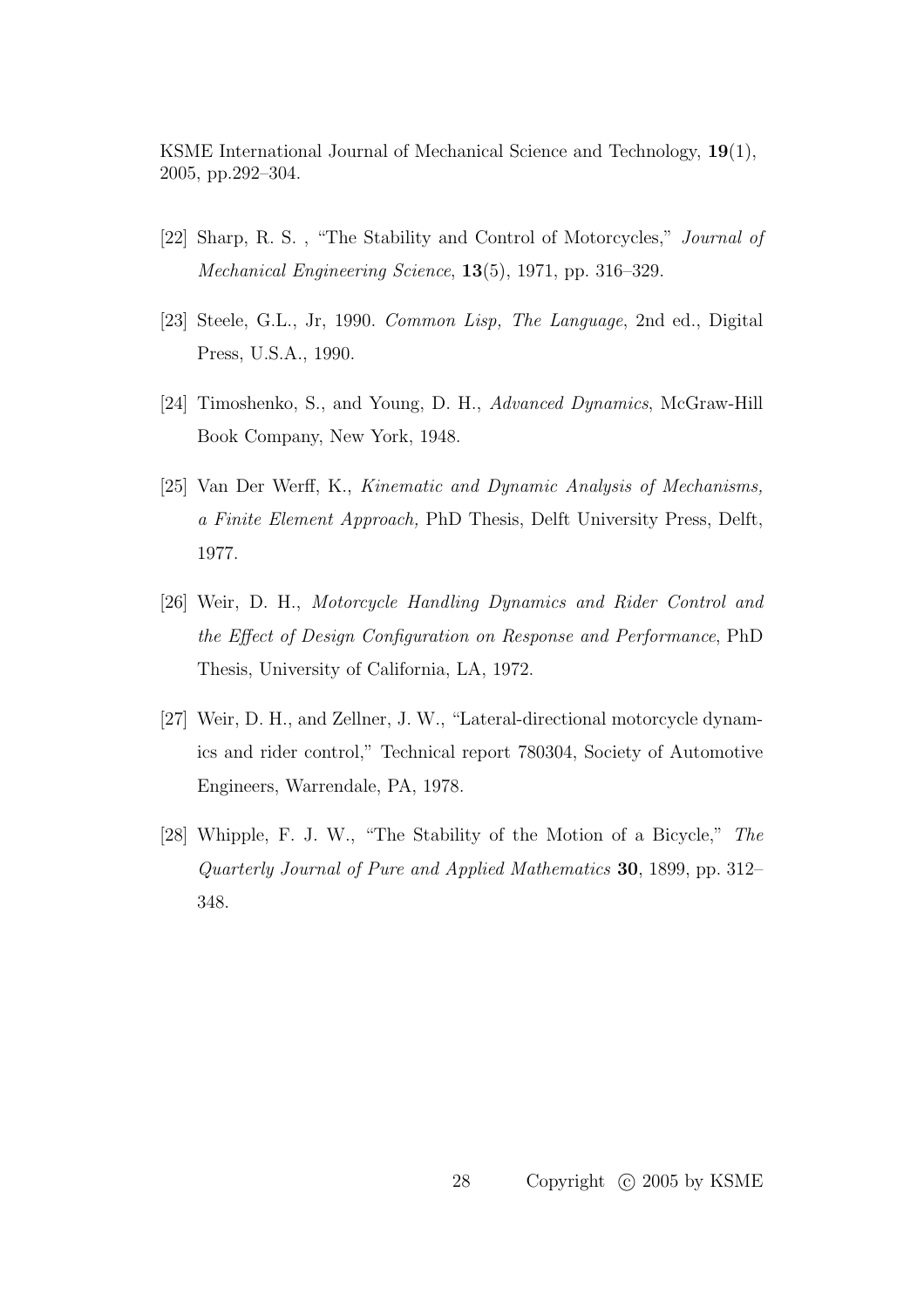### List of Figures

1 Bicycle model together with the coordinate system, the degrees of freedom, and the parameters. . . . . . . . . . . . . . . 30 2 Eigenvalues  $\lambda$  from the linearized stability analysis for the benchmark bicycle from Figure 1 and Table 1 where the solid lines correspond to the real part of the eigenvalues and the dashed line corresponds to the imaginary part of the eigenvalues, in the forward speed range of  $0 \le v \le 10$  m/s. The zero crossings of the real part of the eigenvalues are for the weave motion at at  $v_w = 4.301611 \text{ m/s}$  and for the capsize motion at  $v_c = 6.057011$  m/s, giving the bicycle an asymptotically stable speed range of v<sup>w</sup> < v < v<sup>c</sup> . . . . . . . . . . . . . . . . 31 3 Non-linear dynamic response of the benchmark bicycle from Figure 1 and Table 1, with the angular roll velocity  $\dot{\phi}$ , the angular steering velocity  $\dot{\delta}$ , and the forward speed  $v = -\dot{\theta}_r R_{rw}$ for the initial conditions:  $(\phi, \delta, \theta_r)_0 = (0, 0, 0)$  and  $(\phi, \delta, v)_0 =$  $(0.5 \text{ rad/s}, 0, 4.5 \text{ m/s})$  for a time period of 5 seconds. . . . . . . 32 4 Sketch of the bicycle model for SPACAR input together with node numbers, with straight arrows for positions, curved arrows for orientations, and element numbers encircled. . . . . . 33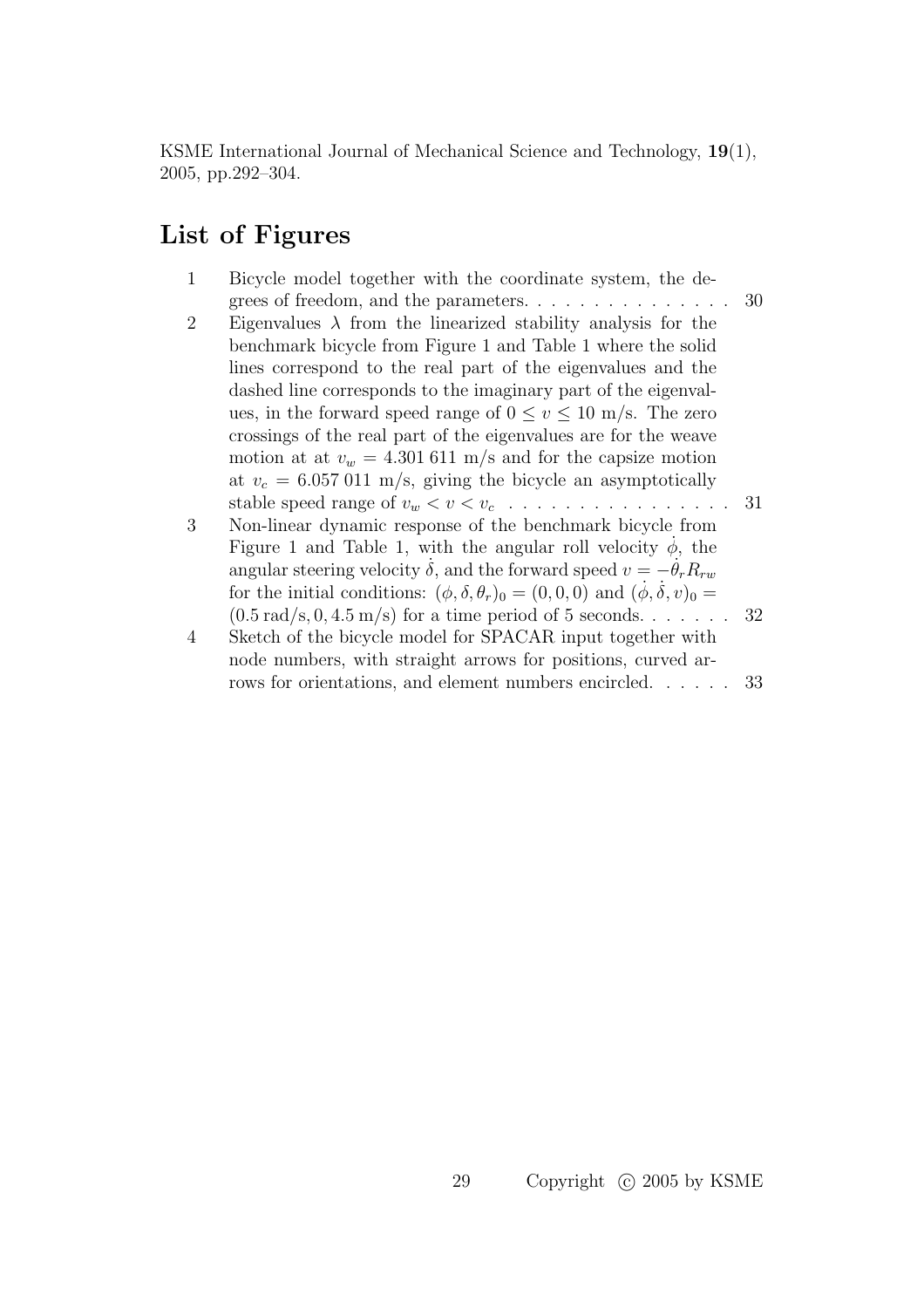## Figures are enlarged by a factor of 1.414



Figure 1: Bicycle model together with the coordinate system, the degrees of freedom, and the parameters.

30 Copyright  $\odot$  2005 by KSME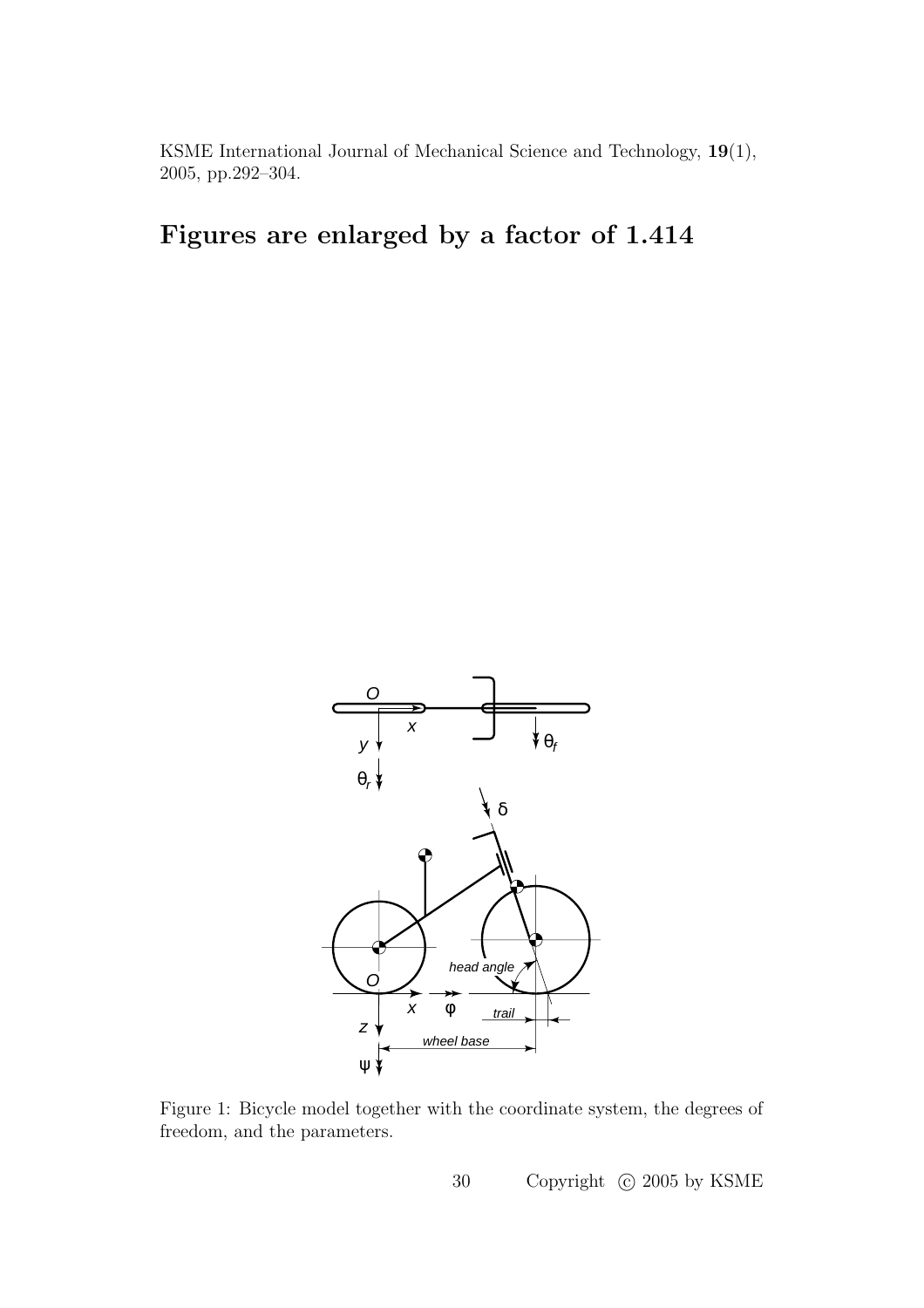

Figure 2: Eigenvalues  $\lambda$  from the linearized stability analysis for the benchmark bicycle from Figure 1 and Table 1 where the solid lines correspond to the real part of the eigenvalues and the dashed line corresponds to the imaginary part of the eigenvalues, in the forward speed range of  $0 \le v \le 10$  m/s. The zero crossings of the real part of the eigenvalues are for the weave motion at at  $v_w = 4.301611 \text{ m/s}$  and for the capsize motion at  $v_c = 6.057011 \text{ m/s}$ , giving the bicycle an asymptotically stable speed range of  $v_w < v < v_c$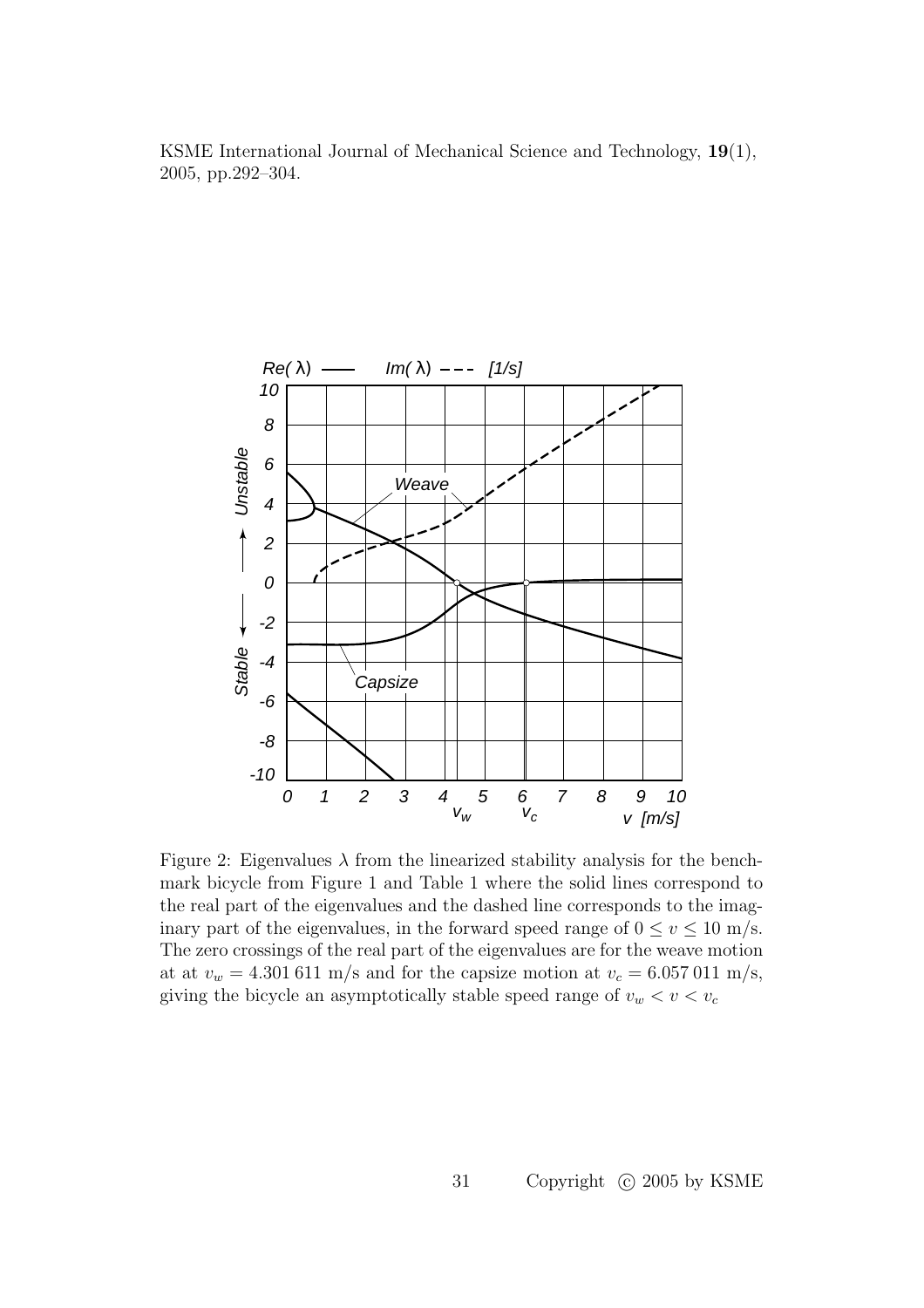

Figure 3: Non-linear dynamic response of the benchmark bicycle from Figure 1 and Table 1, with the angular roll velocity  $\dot{\phi}$ , the angular steering velocity  $\dot{\delta}$ , and the forward speed  $v = -\dot{\theta}_r R_{rw}$  for the initial conditions:  $(\phi, \delta, \theta_r)_0 =$  $(0, 0, 0)$  and  $(\dot{\phi}, \dot{\delta}, v)_0 = (0.5 \text{ rad/s}, 0, 4.5 \text{ m/s})$  for a time period of 5 seconds.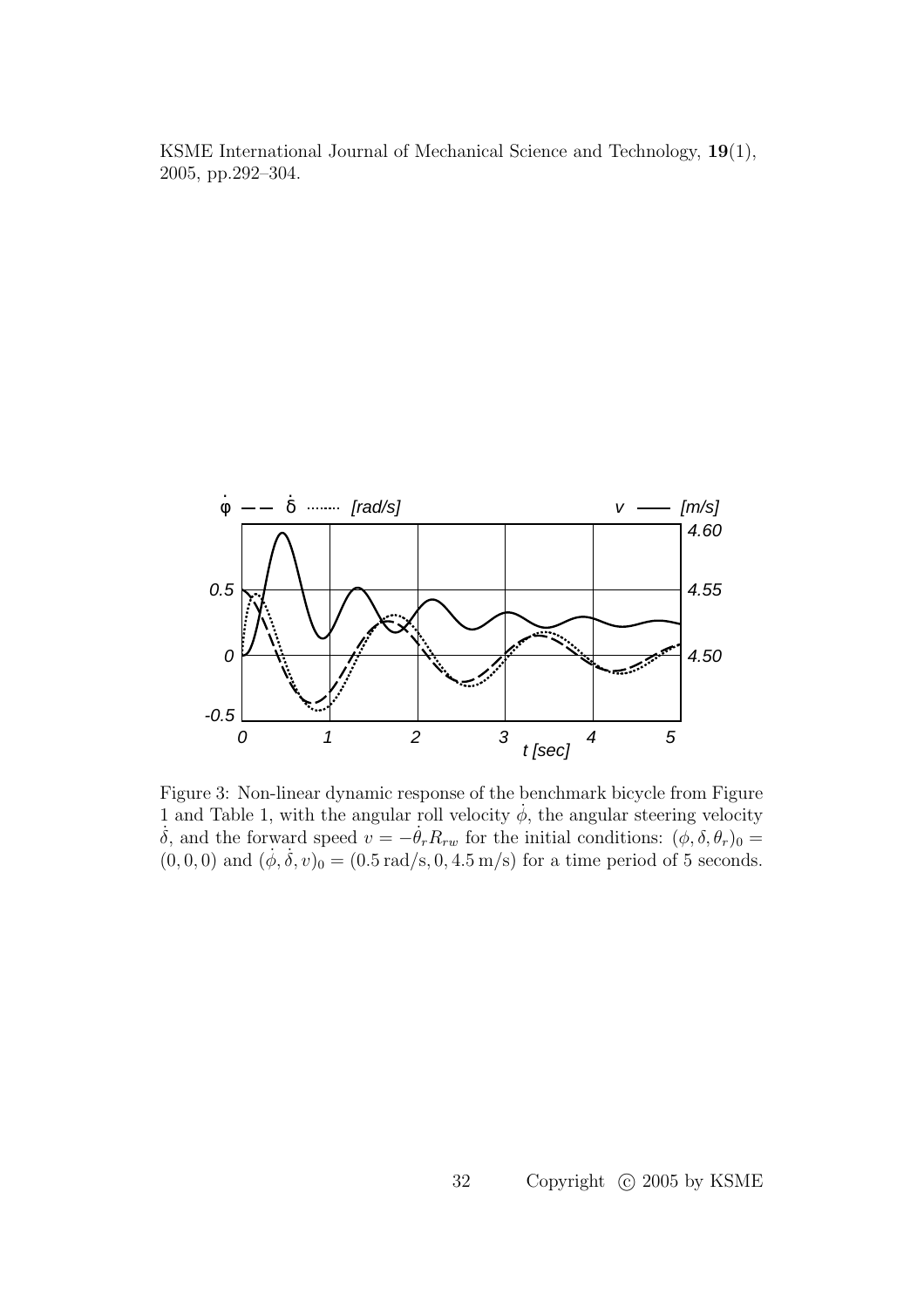

Figure 4: Sketch of the bicycle model for SPACAR input together with node numbers, with straight arrows for positions, curved arrows for orientations, and element numbers encircled.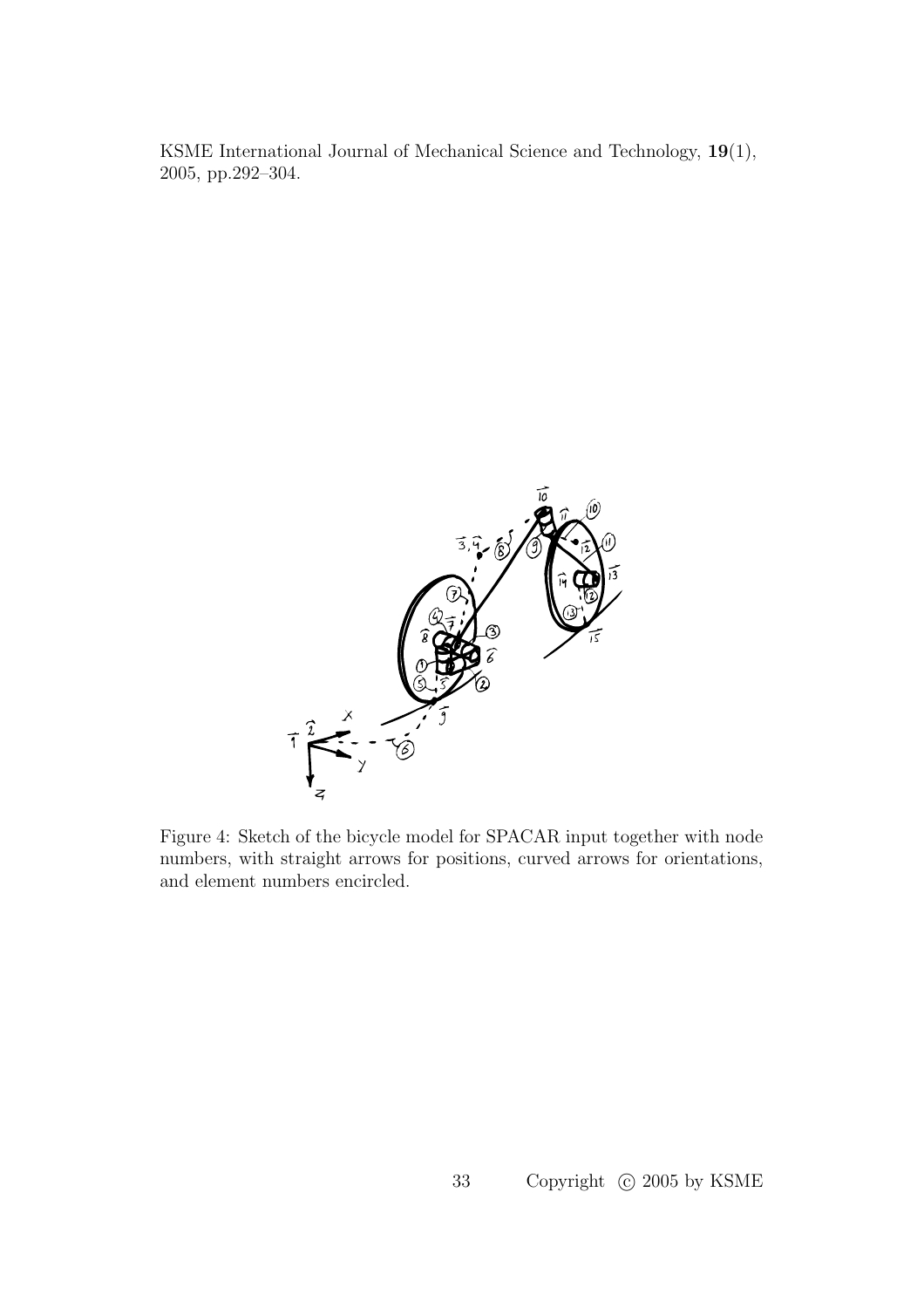## List of Tables

1 Parameters for the benchmark bicycle from Figure 1. . . . . . 35